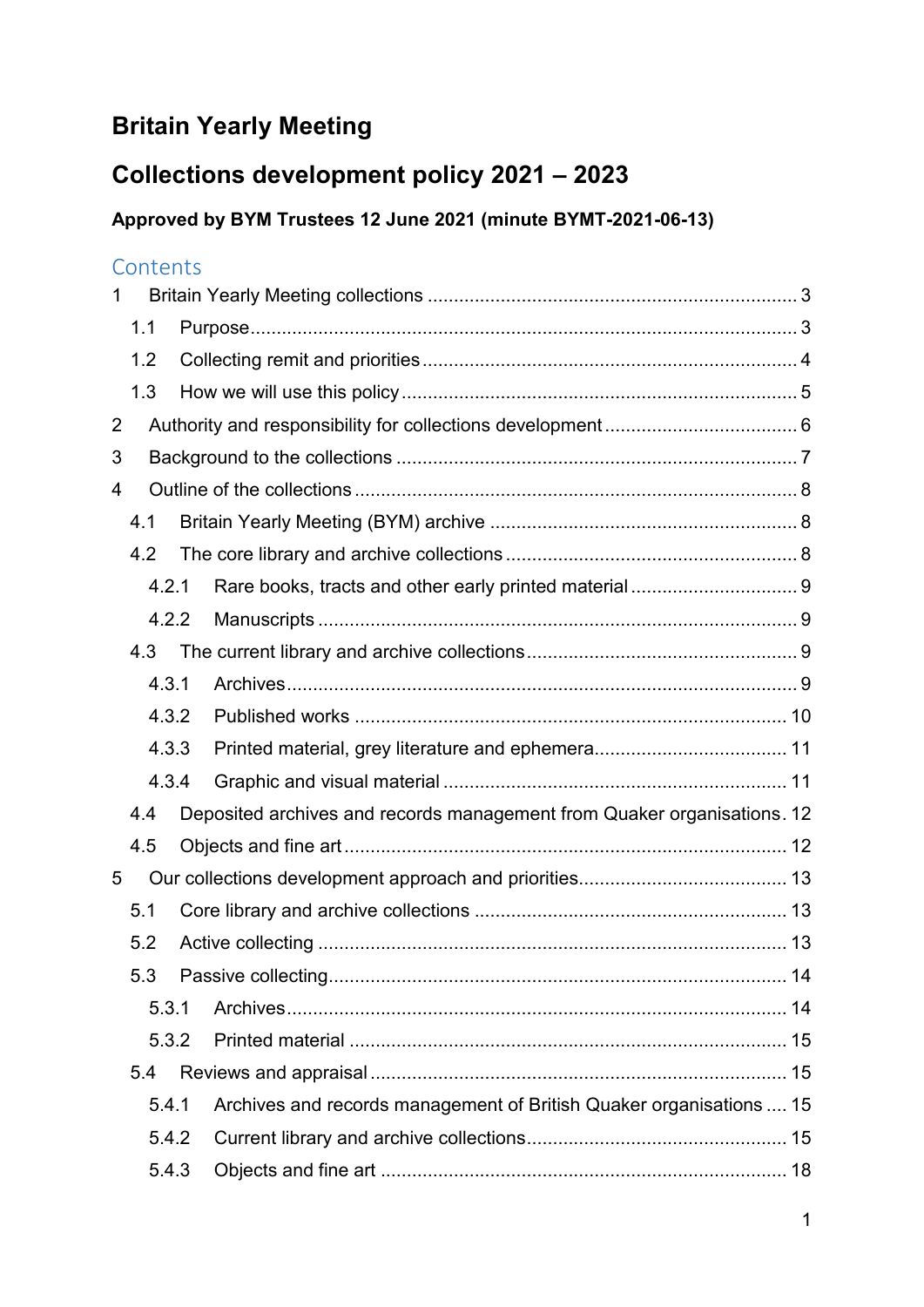| 6              |      |  |
|----------------|------|--|
| $\overline{7}$ |      |  |
| 8              |      |  |
| 9              |      |  |
|                | 9.1  |  |
|                |      |  |
|                |      |  |
| 10             |      |  |
|                | 10.1 |  |
|                | 10.2 |  |
| 11             |      |  |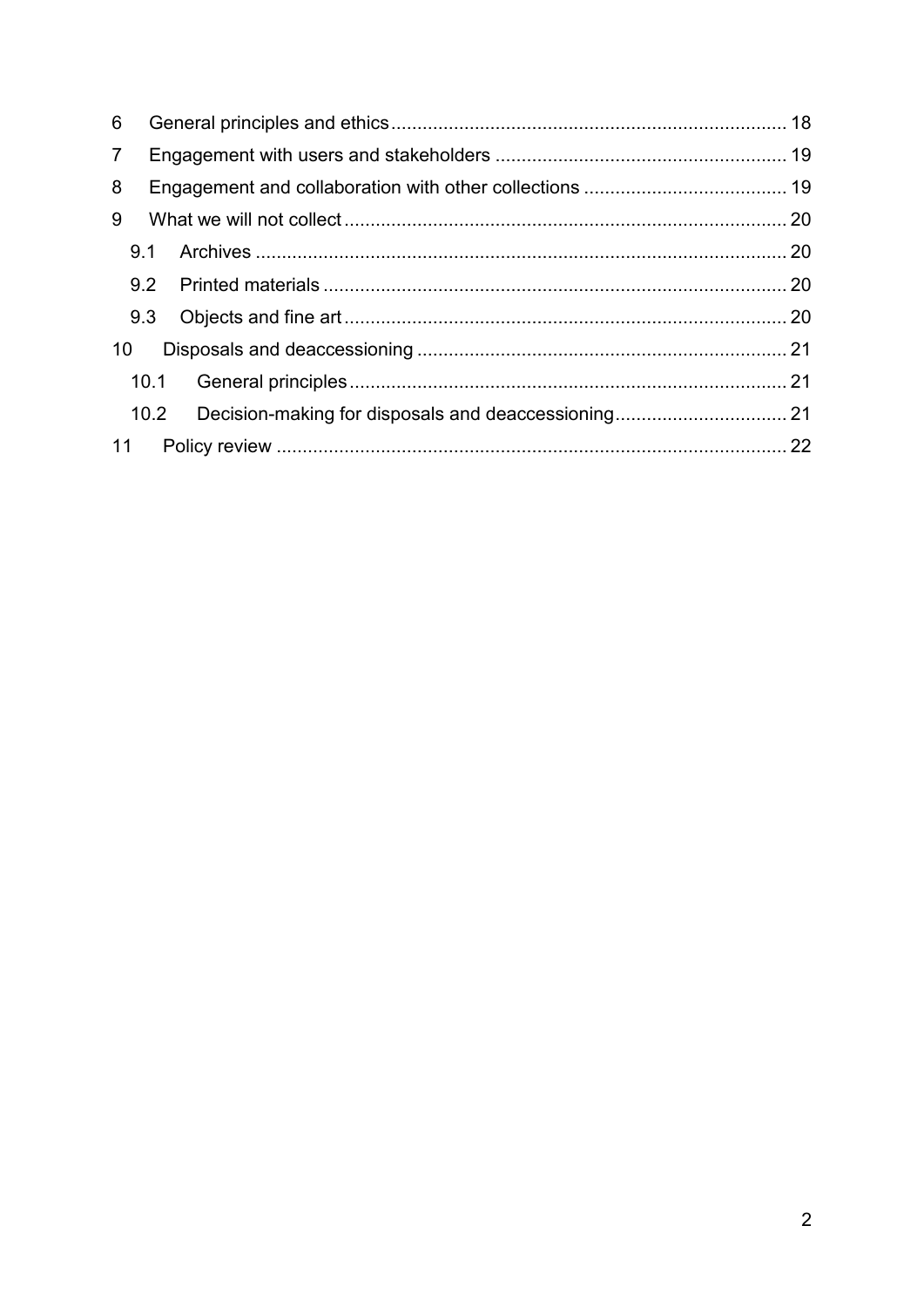# <span id="page-2-0"></span>**1 Britain Yearly Meeting collections**

Britain Yearly Meeting (BYM) is a registered charity (registered charity number 1127633). The charity was established with the object of "the furtherance of the general religious and charitable purposes of the Religious Society of Friends (Quakers) in Britain and beyond".

The charity is responsible for extensive collections, which are held in the Library of the Society of Friends, in London, and at Swarthmoor Hall, in Cumbria.

### <span id="page-2-1"></span>**1.1 Purpose**

Our purpose in developing collections is to support both the object of the charity, and the wider vision of the church in Britain, expressed as six themes for the future that Quakers work towards:

- Meeting for worship is the bedrock of living as a Quaker
- Quaker communities are loving, inclusive and all-age
- All Friends understand and live by Quaker discipline
- Quaker values are active in the world
- Quakers work collaboratively
- Quakers are well known and widely understood.

Within that context, Britain Yearly Meeting Trustees (BYM Trustees) have agreed the following mission statement for developing collections:

#### **Mission**

To develop, preserve and share collections relating to Quakers and the Quaker faith, in order to support the life of the church in the present and future and to support a wider understanding of our faith and practice.

#### **Aims**

We aim to develop collections that support a sense of shared history and identity among Friends, and our shared commitment to truth, and that represent Quaker values being active in the world.

We seek to achieve high standards of good practice and innovation in our preservation and management of the collections and to work collaboratively within the Quaker community, and with other libraries, archives and museums in the UK and worldwide, to ensure that the dispersed body of knowledge around the world about Quakers and their history is preserved and can be discovered.

We will share our collections as widely as possible and enable people to discover and engage with them in a variety of ways, to support our vision that Quakers are well known and widely understood.

Swarthmoor Hall's vision and aims, agreed in 2019, are as follows: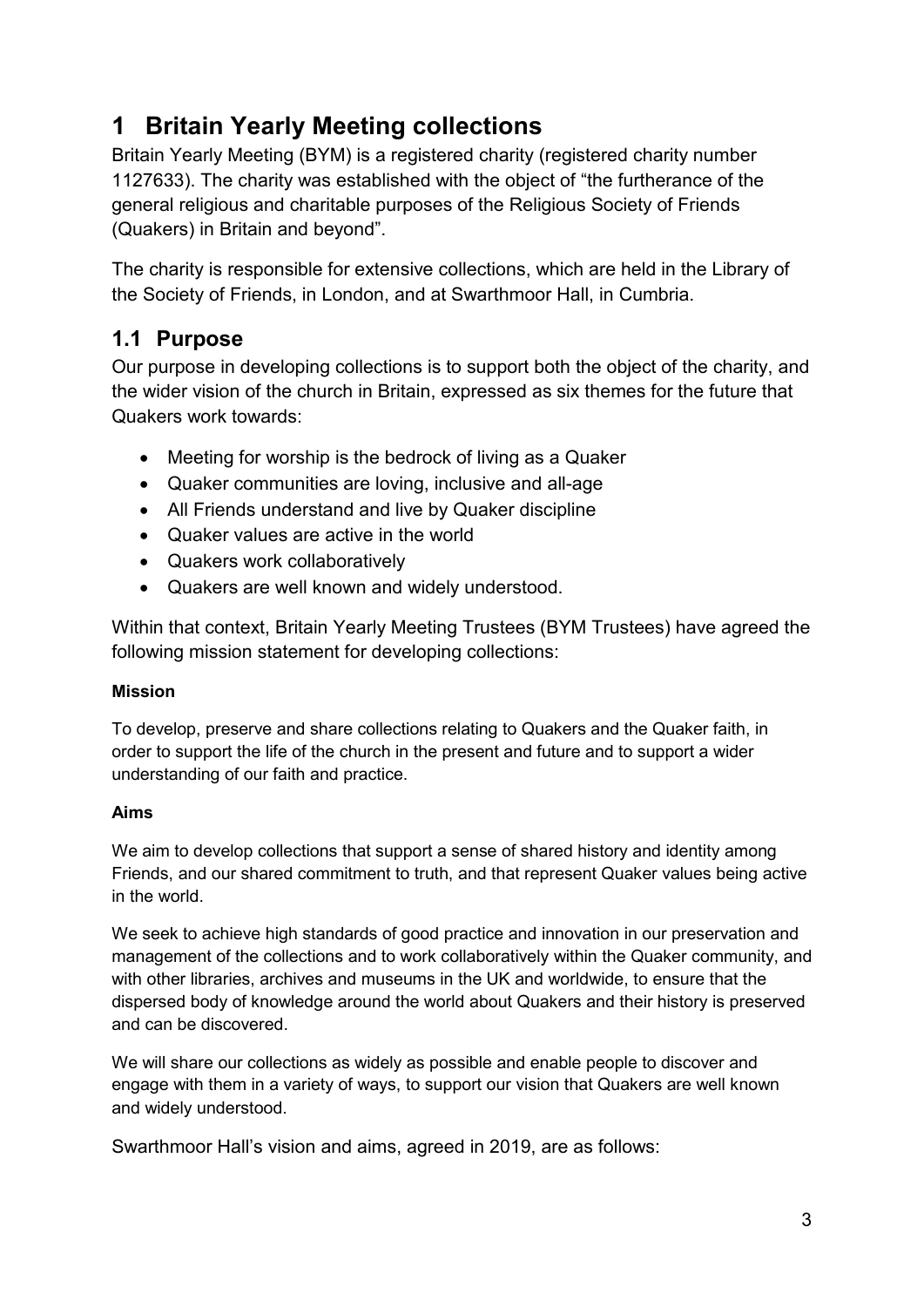#### **Our Vision**

To sustain Swarthmoor Hall as a recognised international Quaker visitor centre in Britain and to inform and engage with its visitors by telling the story of the "Cradle of Quakerism", George Fox, Margaret Fell and Quakers today.

#### **Our Aims are to:**

- 1. Be a welcoming place of historic interest and spiritual refreshment to all.
- 2. Provide living heritage through the interpretation of the historic house as a base for 1652 pilgrimages and retreats.
- 3. Be a sustainable centre putting Quaker values into action.

BYM Trustees have agreed three strands of work, which are the strategic priorities for investment and development in the charity in the next five to ten years:

- Thriving Quaker Communities
- A sustainable and peaceful world
- Simple Structures and Practices

The Trustees have also agreed the following criteria for all work being sustained or developed in the charity:

- Distinctively Quaker
- Integrated
- Well-governed

The collections development policy sits within this strategic framework, and alongside a plan for supporting and developing governance in the charity and the church, which BYM Trustees approved in February 2021. Collections development supports the charity and the church by ensuring that the charity is well-governed, and that there is a continuing record of Quaker life, faith and witness.

### <span id="page-3-0"></span>**1.2 Collecting remit and priorities**

BYM Trustees have set out some key points about the collections development approach they would like us to take in the next few years:

- Our collections development should be "distinctively Quaker". We should prioritise the material that is our distinct responsibility to preserve and that might have most impact on our organisational priorities
- We should take a collaborative approach to this with other organisations and not seek to have a "complete" physical collection of all Quaker material
- We should address our legacy issues as a priority and tackle our appraisal and cataloguing backlogs.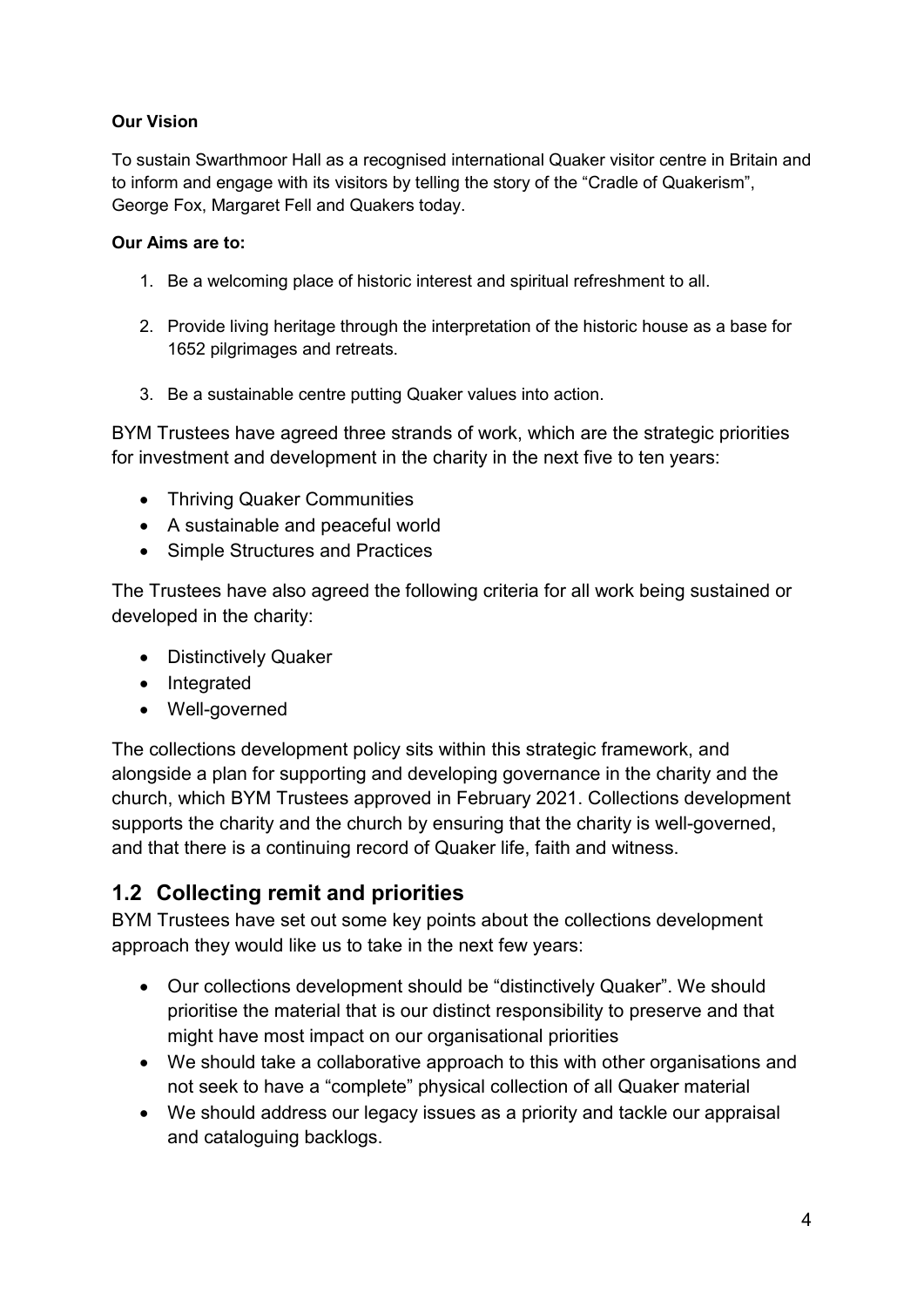### <span id="page-4-0"></span>**1.3 How we will use this policy**

This policy will guide us in directing our resources effectively, and in developing a collaborative approach with other organisations where appropriate. The aim of the policy is to enable us to ensure that our collections development fits with the criteria for work to be "distinctively Quaker".

When the early Quakers were starting to build the church in the 17<sup>th</sup> century, they were active in preserving a record of their faith, but they had a focus on their current work and priorities in doing so. The core part of our collections today is a result of this, and in developing our collections now, it is important to adapt that vision to the needs of Quakers today and in the future. We can now work with a wide community of organisations, to ensure that evidence of the lives and faith of Quakers around the world is preserved and is accessible.

This policy will form part of a co-ordinated approach with other policies relating to collections information, collections care, and access and engagement, to enable us to share our collections effectively to support organisational priorities. We are committed to providing appropriate space in which to care for our collections, and appropriate facilities and resources to make them accessible. In addition, we seek to monitor the needs of the different audiences we serve and to undertake ongoing development of our service to meet those needs.

In doing this, we will co-ordinate our collections development with the development plans for the two buildings owned and managed by BYM as they evolve. Through the development of appropriate collections, this policy should support the vision for Swarthmoor Hall to be a "recognised international Quaker visitor centre in Britain and to inform and engage with its visitors by telling the story of the "Cradle of Quakerism", George Fox, Margaret Fell and Quakers today."

Previous collecting approaches, over many decades, have resulted in a large backlog of material awaiting appraisal, and some that has not been accessioned. Some material accessioned but never catalogued may not now fit our collecting remit. There are also many formats of material, particularly objects and works of art, for which we do not have appropriate storage or display space, and a substantial proportion of the collection lacks appropriate documentation. These legacy issues inhibit proper collections care, as well as accessibility.

It is important for us to use this policy to review and rationalise our collections, in order to be clear that we are collecting items which we can make accessible, and that we are making appropriate use of our space and resources.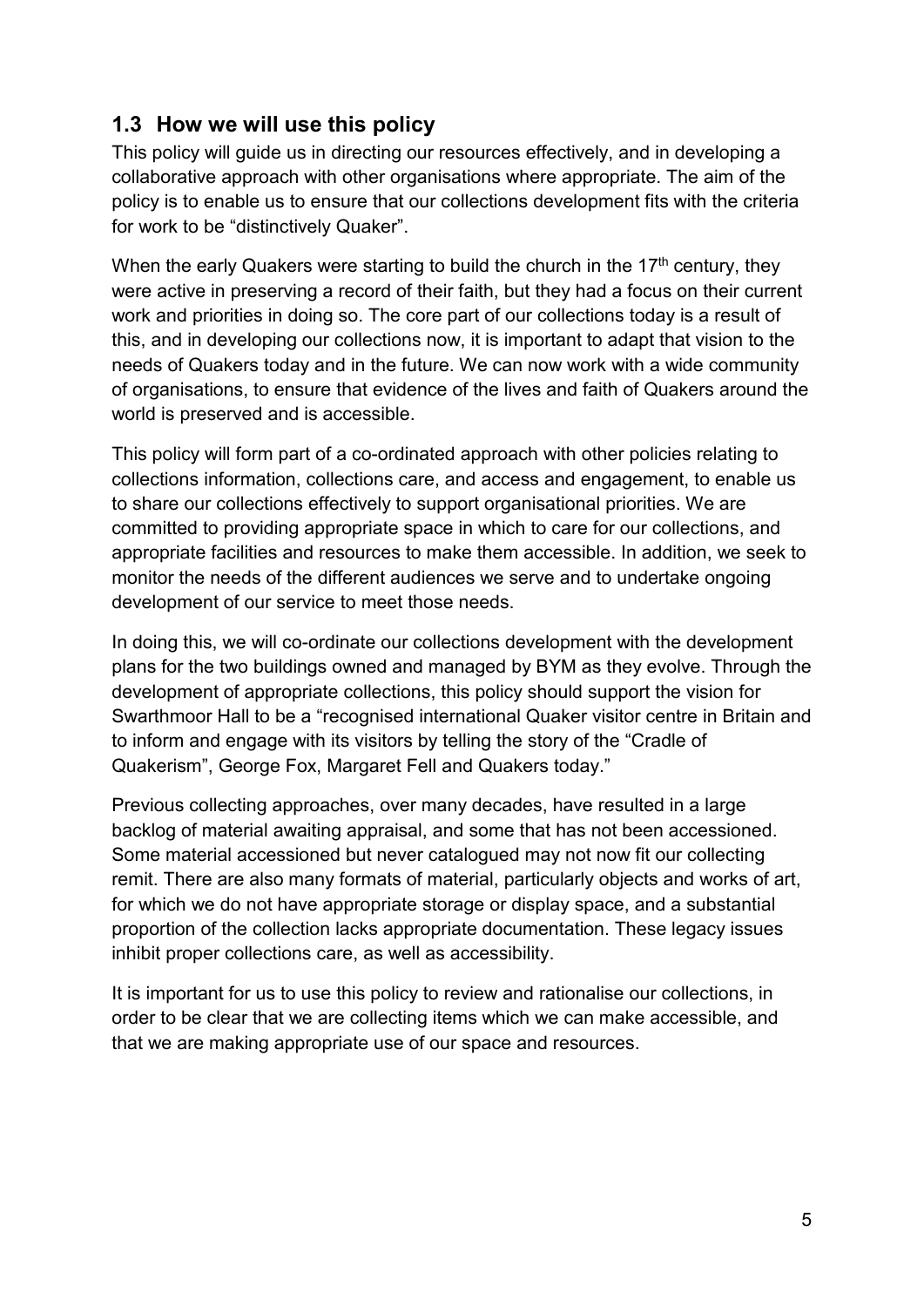## <span id="page-5-0"></span>**2 Authority and responsibility for collections development**

BYM Trustees are responsible for the work, assets and property held by the Yearly Meeting. At their meeting on 13 June 2020, they confirmed the purpose of holding and developing collections (minute BYMT-2020-06-04 Library collections policy and principles, 13 June 2020).

BYM staff undertake the day-to-day work of developing and managing the collections. BYM Trustees delegate to Management Meeting the responsibility for the management and co-ordination of the work done by staff on behalf of the Yearly Meeting.

Management Meeting delegates overall responsibility for collections management to the Head of Library and Archives. The Head of Library and Archives will report regularly to Management Meeting and at least annually to BYM Trustees on all aspects of collections management.

When adding new items to the collections, we will seek to acquire the legal title to them, and therefore only to add to the collections through one of these methods:

- internal transfer, in the case of the Britain Yearly Meeting archive
- donation
- bequest
- purchase or subscription, in the case of new books or journals

We will not accept any new archive collections on loan (deposit). In cases where we already hold archives on loan, we will continue to accept accruals to those collections, at least until we have completed the reviews outlined in section 5.4.1 below. This relates particularly to the records of local and area meetings in London, and some other Quaker organisations with a national or international focus, such as Quaker United Nations Office (Geneva). We do not currently have deposit or service level agreements in place in most, if not all, cases where we hold collections on loan.

The archives held on loan were reviewed in 2009, and some loans were converted to donations at that point. We will continue to review the ownership status of our archive collections and to establish whether we have current contact details for the owners of any material on loan. In all cases, where we continue to hold collections on loan after a review, we will seek to put new agreements in place to cover the terms on which we hold that material.

We will not routinely monitor sales of manuscripts and rare books (e.g. at auction), and in most cases we are not able to undertake the appropriate due diligence in the time available. If, however, we become aware that any items have come up for sale that would fit within our collecting remit and priorities, and we are satisfied that purchase would be appropriate, the Head of Library and Archives will seek authority to bid or to purchase from a member of Management Meeting.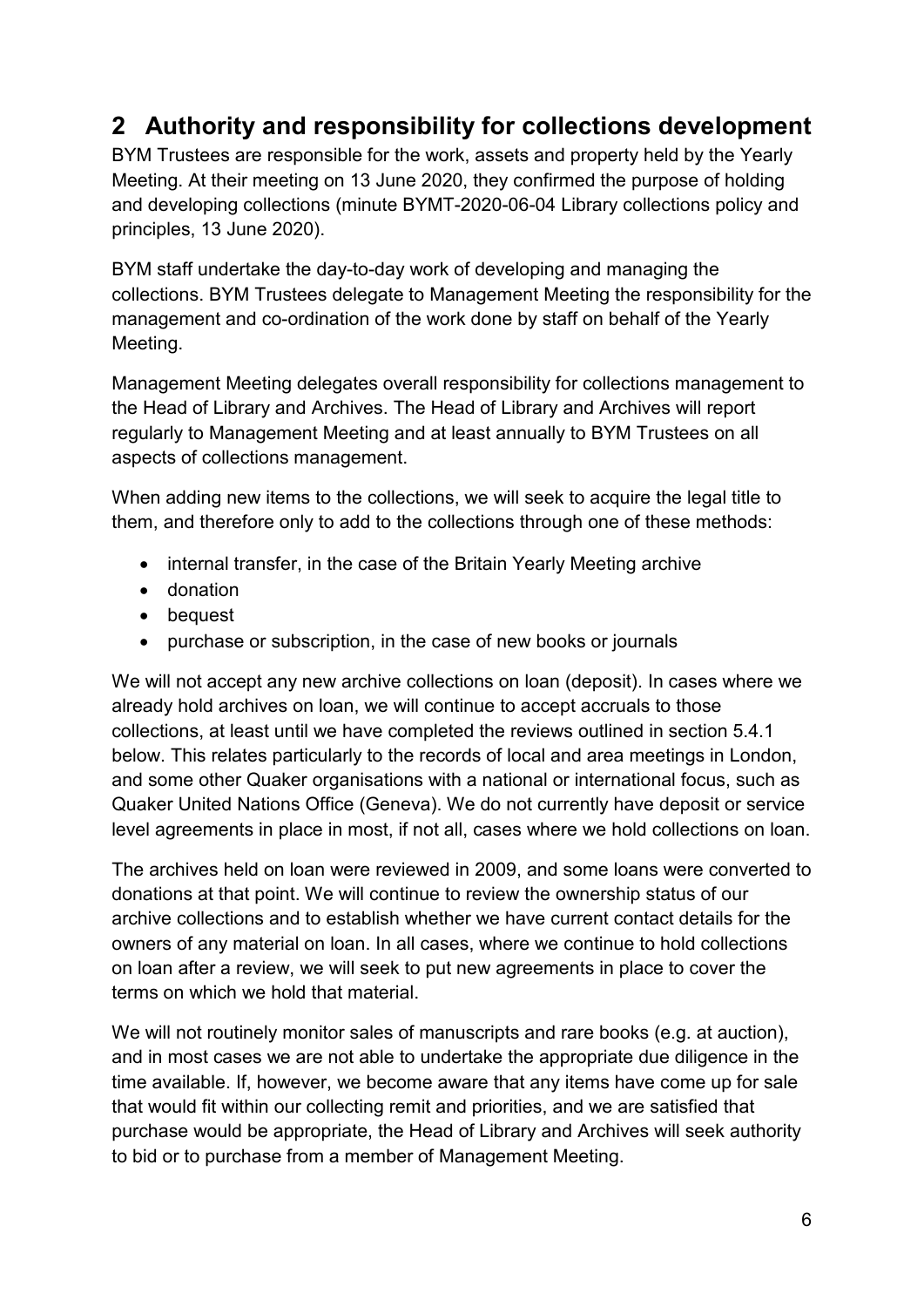## <span id="page-6-0"></span>**3 Background to the collections**

The early Quakers actively engaged with writing and publishing, to support the faith to flourish, and were concerned to ensure the preservation of a master collection of the writings they published. Second-Day Morning Meeting, which was responsible for approving publications, recorded this in a minute in September 1673. Meeting for Sufferings reiterated it in the decades that followed.

The development of the collections from the late  $17<sup>th</sup>$  century to the start of the  $20<sup>th</sup>$ century was outlined in an article by Anna L. Littleboy in the Journal of the Friends Historical Society, vol. 18, nos. 1 and 3 (1921). Some of the key points in that development are set out here, informed largely by that article and by the minutes of Meeting for Sufferings and Library Committee.

John Whiting produced the first catalogue of Friends books in 1708. Meeting for Sufferings directed frequent reviews and updates of the catalogue during the 18<sup>th</sup> and  $19<sup>th</sup>$  centuries, and sought to ensure that they kept their collection up to date as new works were published. There were acquisitions of books from the collections of individual Friends, including from Thomas Broadbank, of Tottenham, in 1780, from Morris Birkbeck in 1817, and from Thomas Thompson of Liverpool, in 1814 and 1831. In 1871, Meeting for Sufferings confirmed that they were actively collecting manuscripts as well as published works.

In 1876, the Printing Committee asked Joseph Smith and Edward Marsh to rearrange the Library and to produce a new single catalogue. The collection was judged largely complete at this point, to the extent that in future, only one copy of each new book needed to be collected, rather than two. This suggests that we should now consider the holdings of pre-1850 publications to be a closed collection, with no significant new acquisitions expected.

The Library, as we might recognise it now, began to develop towards the end of the 19<sup>th</sup> century, culminating in the appointment of Norman Penney as the first Librarian in 1901, and the move from Devonshire House to the current purpose-built space in Friends House in the 1920s. The development of the Library reflected the emergence of a 'central organisation' at Friends House, as the individual reference libraries for various committees were amalgamated with the central collection, and the Library became a place of safekeeping within Friends House for valuable items such as paintings, when they were removed from public display. During the 20<sup>th</sup> century the Library has also developed a records management role, not only for the records of the charity, but also for other closely linked charities within the wider church.

Therefore, there has been a gradual accumulation of a range of material within the Library, representing a range of different collecting approaches over the years.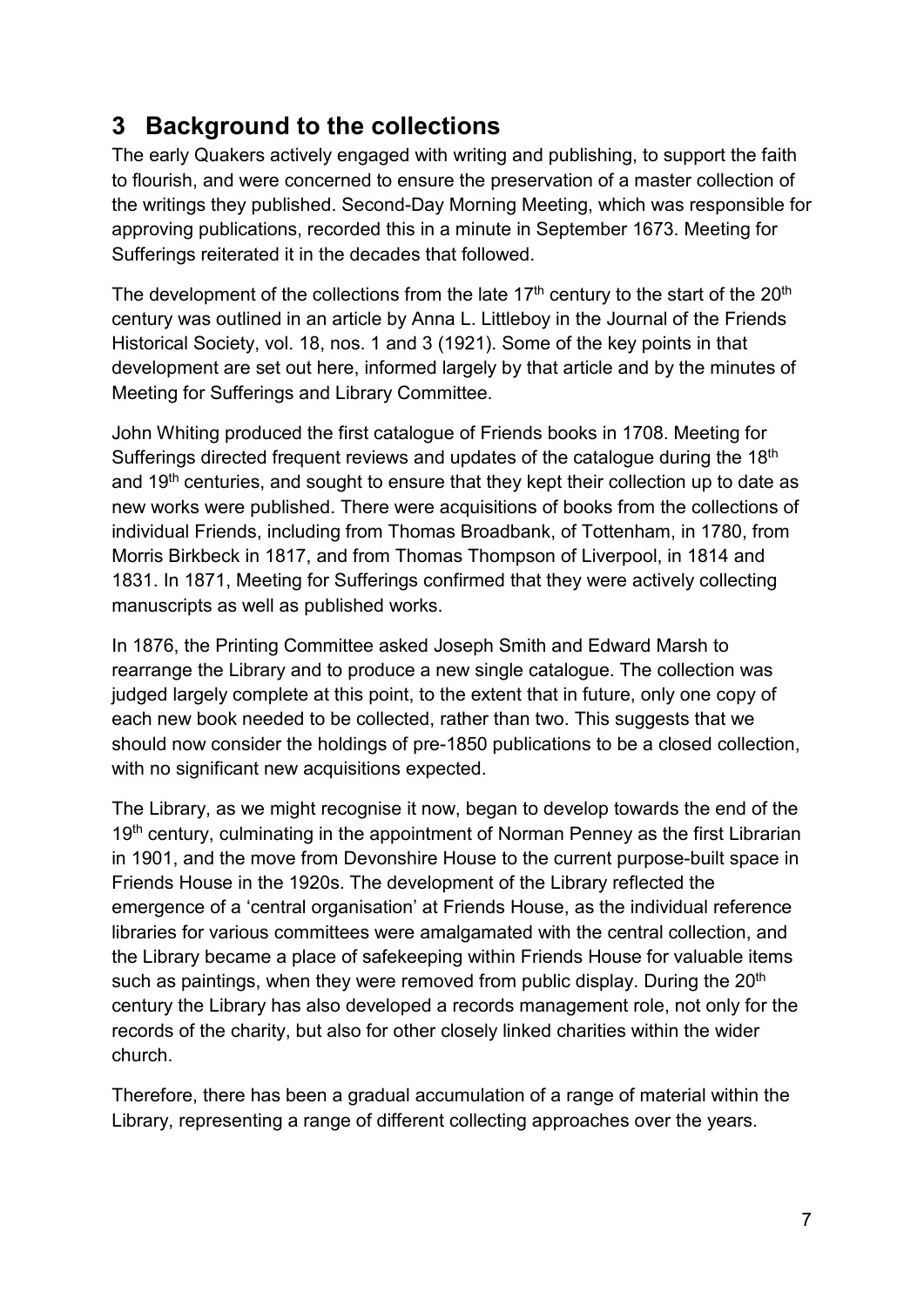## <span id="page-7-0"></span>**4 Outline of the collections**

This section provides an outline of the collections as they currently are, divided into the following categories:

- Britain Yearly Meeting archive
- Core library and archive collections
- Current library and archive collections
- Deposited archives and records management from Quaker organisations
- Objects and fine art

Our collecting approach and priorities for the next two years will be outlined in the next section, in line with these categories.

### <span id="page-7-1"></span>**4.1 Britain Yearly Meeting (BYM) archive**

This is the organisational archive of the charity and of the national church in Britain including:

- Minutes of Yearly Meeting and Meeting for Sufferings, and all other committees reporting to them from the 1660s onwards
- Administrative records of departments within Britain Yearly Meeting, and former departments/organisations for which the charity is the successor body
- Publications produced by Britain Yearly Meeting, e.g. Yearly Meeting proceedings, books of discipline, Advices & Queries, etc.
- Posters and ephemera, e.g. flyers, handouts, etc. produced by BYM

It is our responsibility as part of our organisational governance to manage our archive appropriately.

There is a substantial cataloguing backlog for committee minutes and administrative records in particular, and a backlog of paper records awaiting appraisal and transfer to archives from records management system. We need to address these legacy issues, and the future management of primarily born-digital material currently being created. We have not yet established a digital archive solution.

### <span id="page-7-2"></span>**4.2 The core library and archive collections**

Alongside the BYM archive, our core unique and distinctive collections are the rare books, tracts and manuscripts accumulated by Meeting for Sufferings from the 17<sup>th</sup> century to the early part of the  $20<sup>th</sup>$  century. There are close links with the central BYM archive, including through the link between the library and printing committees.

These collections are a priority for us in terms of collections care and accessibility, but not for future collections development. It is unlikely that there will be much new collecting, but we also would not expect to undertake much disposal or deaccessioning from these parts of the collections.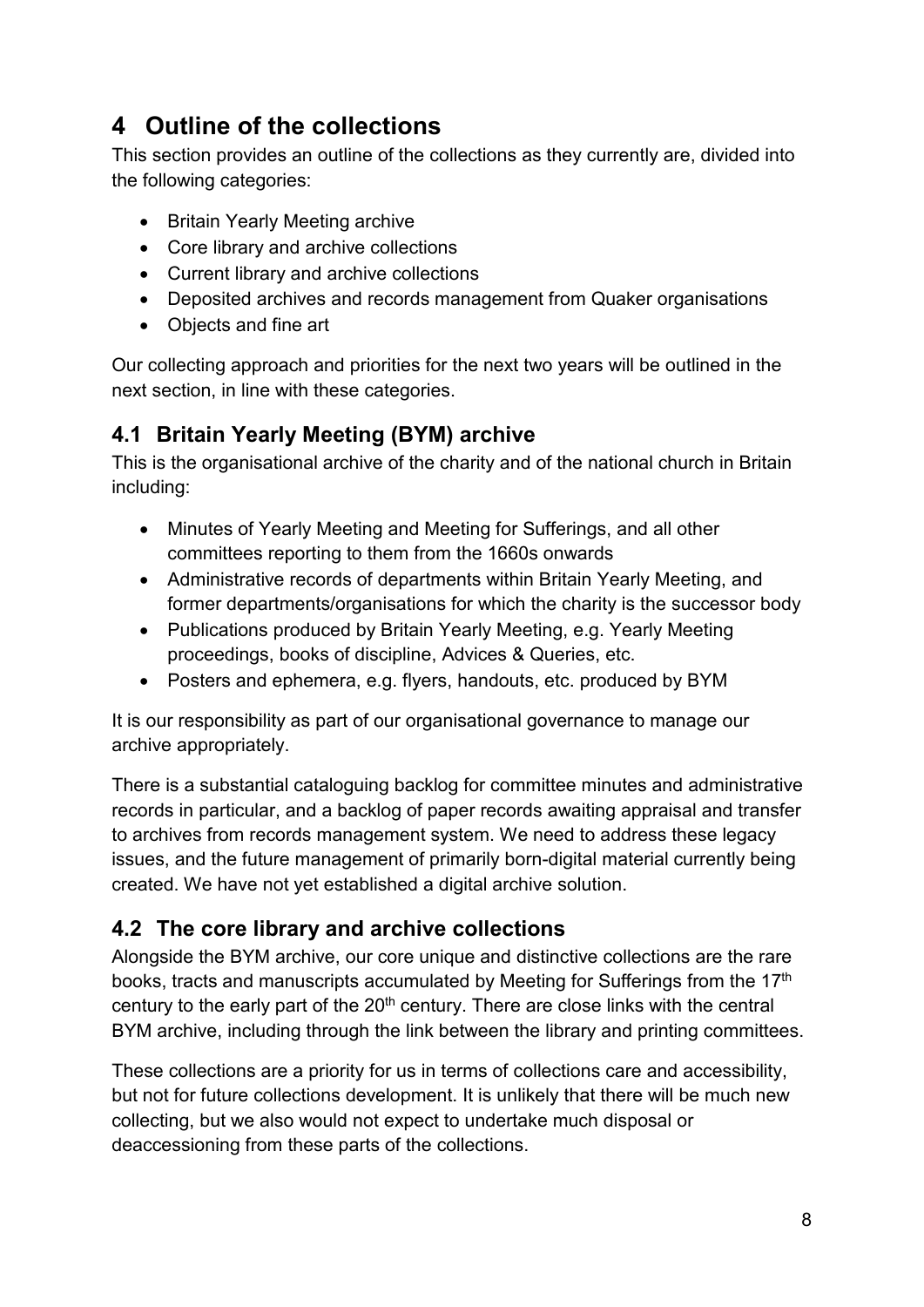There are substantial legacy issues with the cataloguing of these parts of the collections, which we should address to increase their accessibility.

### <span id="page-8-0"></span>**4.2.1 Rare books, tracts and other early printed material**

Rare books (pre-1850), pamphlets and tracts, including a separate series of adverse tracts and another of anti-slavery tracts, and a large collection of broadsides and other early printed ephemera. There are also four named collections associated with individuals: Richard Hawkins, Richard Richardson, Morris Birkbeck and Joseph Bevan Braithwaite.

### <span id="page-8-1"></span>**4.2.2 Manuscripts**

Manuscripts collected in the 19<sup>th</sup> and early 20<sup>th</sup> centuries, representing some of the core archive material for the history of the Quaker faith. There is a link with the BYM archive, in a large collection of loose manuscripts bound up into a series of volumes by the librarians in the first half of the  $20<sup>th</sup>$  century. The later volumes include some of their own correspondence.

The manuscripts include the letters and papers of early Friends such as George Fox and Margaret Fell, dispersed from Swarthmoor Hall in the 18<sup>th</sup> century and then gathered together by various individuals in the  $19<sup>th</sup>$  and  $20<sup>th</sup>$  centuries. There are also significant personal archives relating to Quakers in the  $18<sup>th</sup>$  and  $19<sup>th</sup>$  centuries, such as Elizabeth Fry, and antiquarian collections created by individuals, particularly Thomas Thompson of Liverpool.

### <span id="page-8-2"></span>**4.3 The current library and archive collections**

The parts of the collections that are still growing comprise a collection of monographs and journals, and archives collected from individuals, families and organisations outside Britain Yearly Meeting, along with collections of photographs, prints, and works of art on paper, and pamphlets, ephemera, and grey literature. These parts of the collections include substantial legacy backlogs for appraisal and cataloguing.

### <span id="page-8-3"></span>**4.3.1 Archives**

The archives we have collected from individuals, families and other organisations are arranged into distinct sequences established at different times during the 20<sup>th</sup> century, with varying degrees of documentation. All the sequences include a combination of unique archival material with ephemera or reference material with little archival value, including photocopies or transcripts of documents held in other archives, that would not be collected as archives now. For a significant proportion of the holdings there is only very high-level documentation, and therefore there is a backlog of cataloguing work needed to increase their accessibility. There is a substantial sequence of archives collected since the early 1980s, which has been accessioned, but mostly not appraised or catalogued.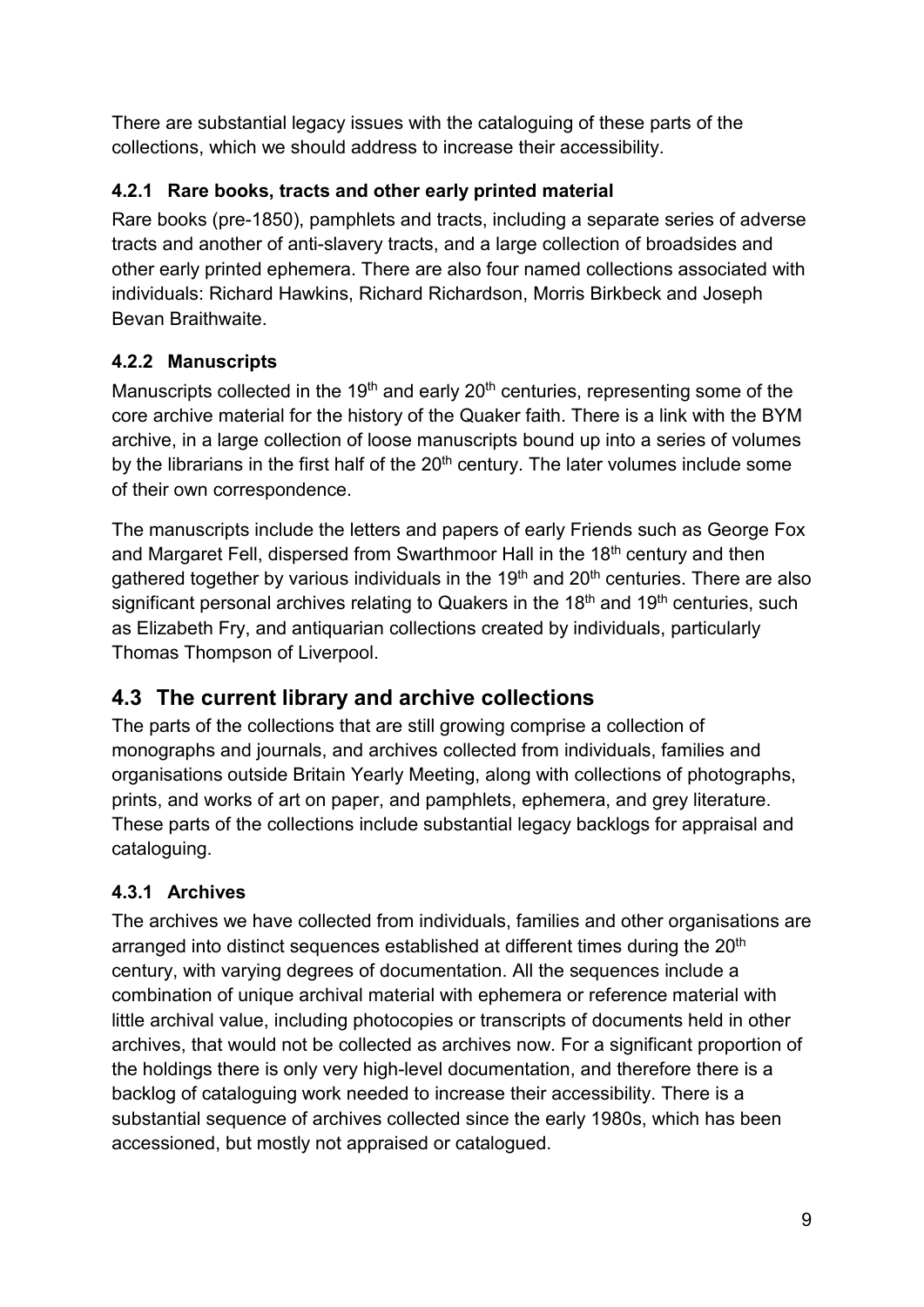There is a wide variety of material, but it largely falls into one of the following categories:

- Personal papers of Quaker individuals and families
- Organisational archives of independent Quaker organisations in Great Britain, e.g. Bedford Institute Association, Friends Ambulance Unit, Quaker Tapestry, etc., or individuals associated with these groups

We hold some non-Quaker personal and organisational archives, relating to conscientious objection in World War I and World War II, including the archive of the Central Board for Conscientious Objectors. We hold some personal papers of individuals who were not Quakers but who were conscientious objectors, particularly including people who served with the Friends Ambulance Unit.

Many of the personal collections include substantial amounts of material that demonstrate past research done on Quaker history, including research notes, draft or unpublished chapters and articles, transcripts, etc., and in some cases original records from other people's personal archives (where they were loaned to support someone else's research). There will be links between some of these collections and published works in the library collections.

### <span id="page-9-0"></span>**4.3.2 Published works**

4.3.2.1 Monographs

- Publications about Quaker thought or aspects of Quaker history
- Biographies
- Published research drawing on the Library's collections
- Publications on topics with which there is a connection to some aspect of Quaker work, either now or in the past, such as peace or social reform
- Publications on local and family history which have considerable Quaker content (e.g. focusing on a Quaker family, or members of a local Quaker community)
- Publications by Quakers on non-Quaker topics, including art, fiction, poetry and music
- Reference works originally collected for the use of yearly meeting committees in the early  $20<sup>th</sup>$  century, which may include many works with no specific Quaker content or relevance.

#### 4.3.2.2 Journals

We have estimated that we have approximately 2300 titles, approximately 100 of which are current. They include:

- Key Quaker journals from Britain and around the world, including The Friend, Friends Journal, etc.
- Serial publications produced by various Quaker organisations, both in Britain and worldwide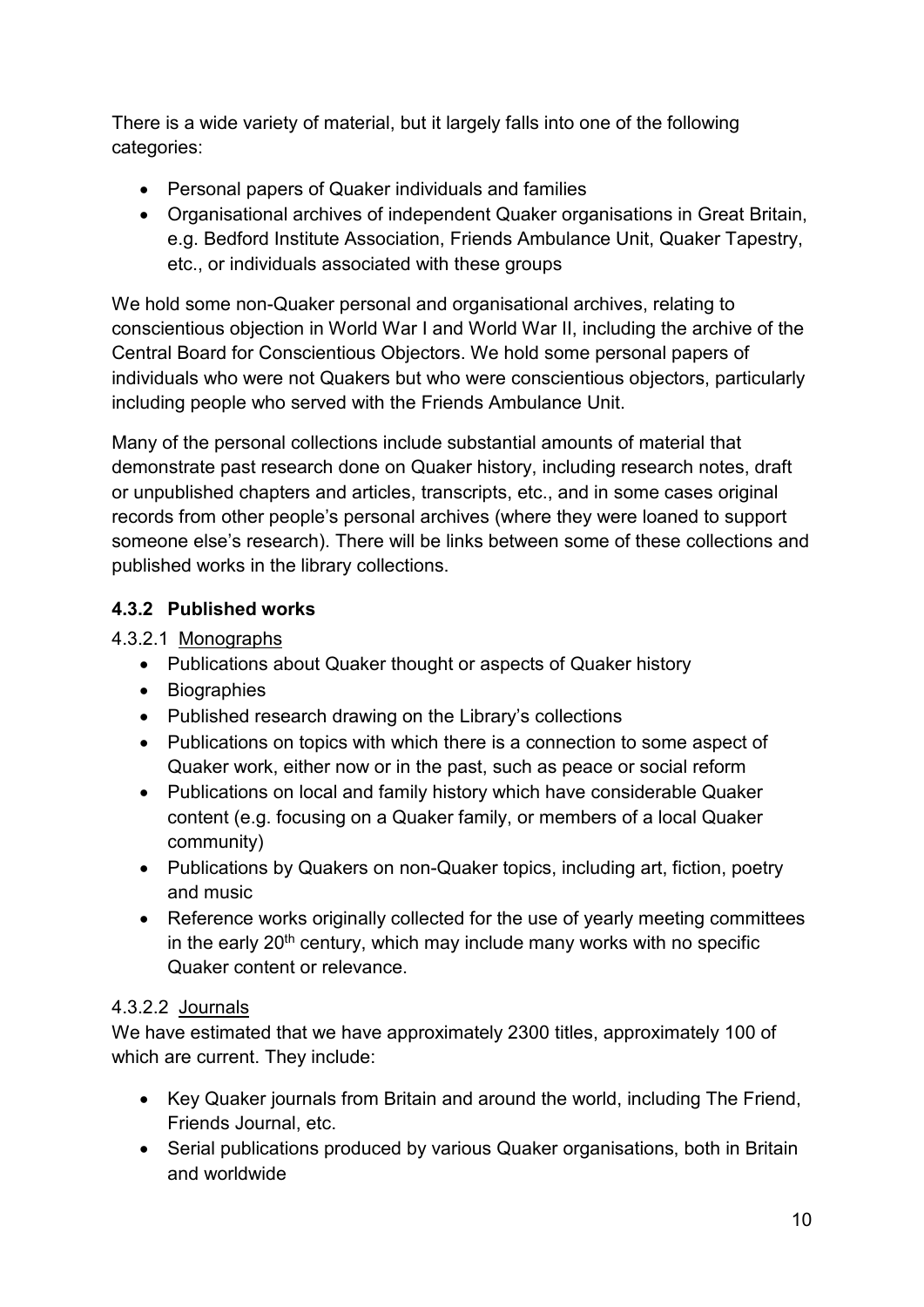• Non-Quaker serials on topics relating to Quaker work, e.g. The Tribunal, Peace News, etc.

There is a small cataloguing backlog of modern books, but the monographs and journals in the collections are largely catalogued and accessible, and there are very few legacy issues to be addressed.

#### <span id="page-10-0"></span>**4.3.3 Printed material, grey literature and ephemera**

- Printed material from local and area meetings and other Quaker communities in Britain, including newsletters and printed lists of members
- Printed material produced by other yearly meetings around the world, e.g. books of discipline, yearly meeting proceedings, etc.
- Pamphlets produced by Quaker organisations both within and outside Britain, including Quaker Social Action, American Friends Service Committee and Friends World Committee for Consultation
- Theses and dissertations researched using our collections
- Unpublished drafts, texts of talks or speeches, etc. (these overlap with the archives)
- Self-published books and pamphlets, usually with a limited circulation
- One-off articles on Quaker topics from journals not in our collections (often based on research using our collections and presented to the Library)
- Printed ephemera, e.g. flyers, handouts, etc. produced by Quakers or Quaker organisations, or relating to areas of Quaker concern
- Scrapbooks
- Press cuttings acquired from commercial cuttings agencies

There is a wide variety of material, some of which is published and widely available, some of which has been made available to the public but on a very limited basis, and some of which is entirely unpublished.

#### <span id="page-10-1"></span>**4.3.4 Graphic and visual material**

- Works of art on paper, including watercolours, prints, drawings, etchings, etc.
- Photographic negatives and prints
- Lantern slides
- Posters

We have several separate sequences of photographs and other visual material, which have come from various sources. Many have been separated from archive collections (and should ultimately be reunited with those collections when catalogued). There are also some negatives and lantern slides made by the Library as duplicate access copies. There may be some photographs cut out from books, journals or other publications, for reference, and individual collections from photographers and artists.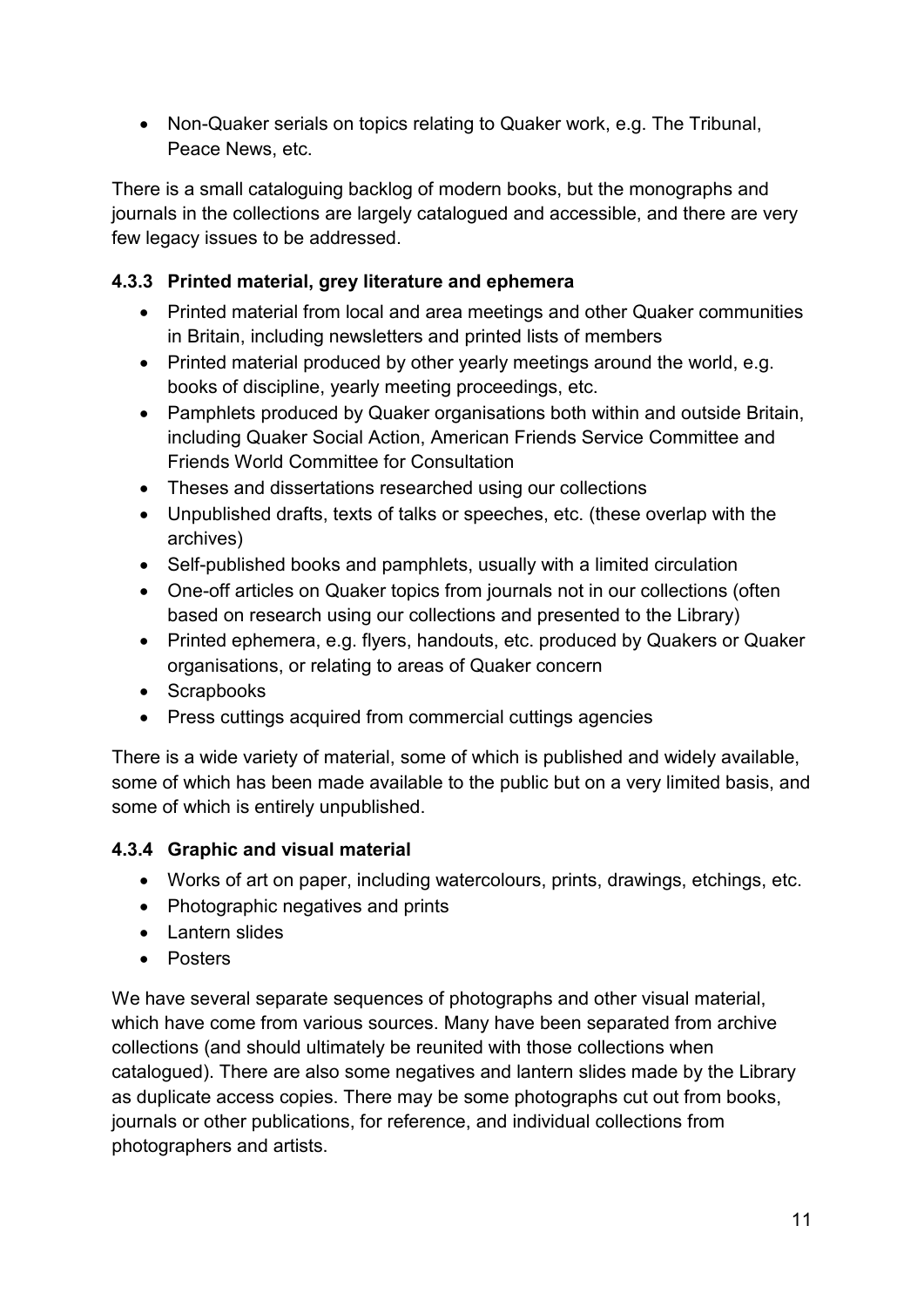### <span id="page-11-0"></span>**4.4 Deposited archives and records management from Quaker organisations**

The Library is a place of storage for archives and records management of organisations, which are not legally part of BYM (the charity), but have a governance or other close relationship with the charity. This is the wider archive of the church in Britain, sometimes just transferred to Friends House for safekeeping rather than accessioned as part of the Library collections. In many cases, we are providing an active records management service for the organisations, although there are no service level or deposit agreements in place to regulate this. The organisations include:

- Area and local meetings in London and Middlesex
- London Quakers Property Trust (formerly Six Weeks Meeting)
- Friends Trusts Ltd. (FTL)
- Friends Foreign Mission Association Trust Corporation (FFMATC)
- Quaker International Educational Trust (QuIET)
- Friends World Committee for Consultation (FWCC)
- Quaker United Nations Office, Geneva (QUNO)
- Quaker Housing Trust (QHT)
- Young Friends General Meeting (YFGM)

The relationships between these organisations and BYM vary, but in some cases there may be record series that are shared between the separate organisational archive and the BYM archive.

### <span id="page-11-1"></span>**4.5 Objects and fine art**

We are in the process of developing comprehensive inventories for the objects and fine art stored in Friends House and Swarthmoor Hall. At March 2020, we had recorded over 1100 objects in Friends House. This includes approximately 300 framed works of art dating from the late  $17<sup>th</sup>$  to the  $20<sup>th</sup>$  century. Some paintings were originally in the Friends Institute in Devonshire House, and later Friends House, and were later moved to the Library for safekeeping, and some have been donated as part of family bequests.

The objects include:

- Textiles, including clothing, embroidery, tablecloths, tea towels, etc.
- Ceramics
- Dolls
- Items relating to Quaker work overseas, particularly in Madagascar
- Items with reputed links to notable individuals, including personal possessions, locks of hair, etc.
- Medals and other metal objects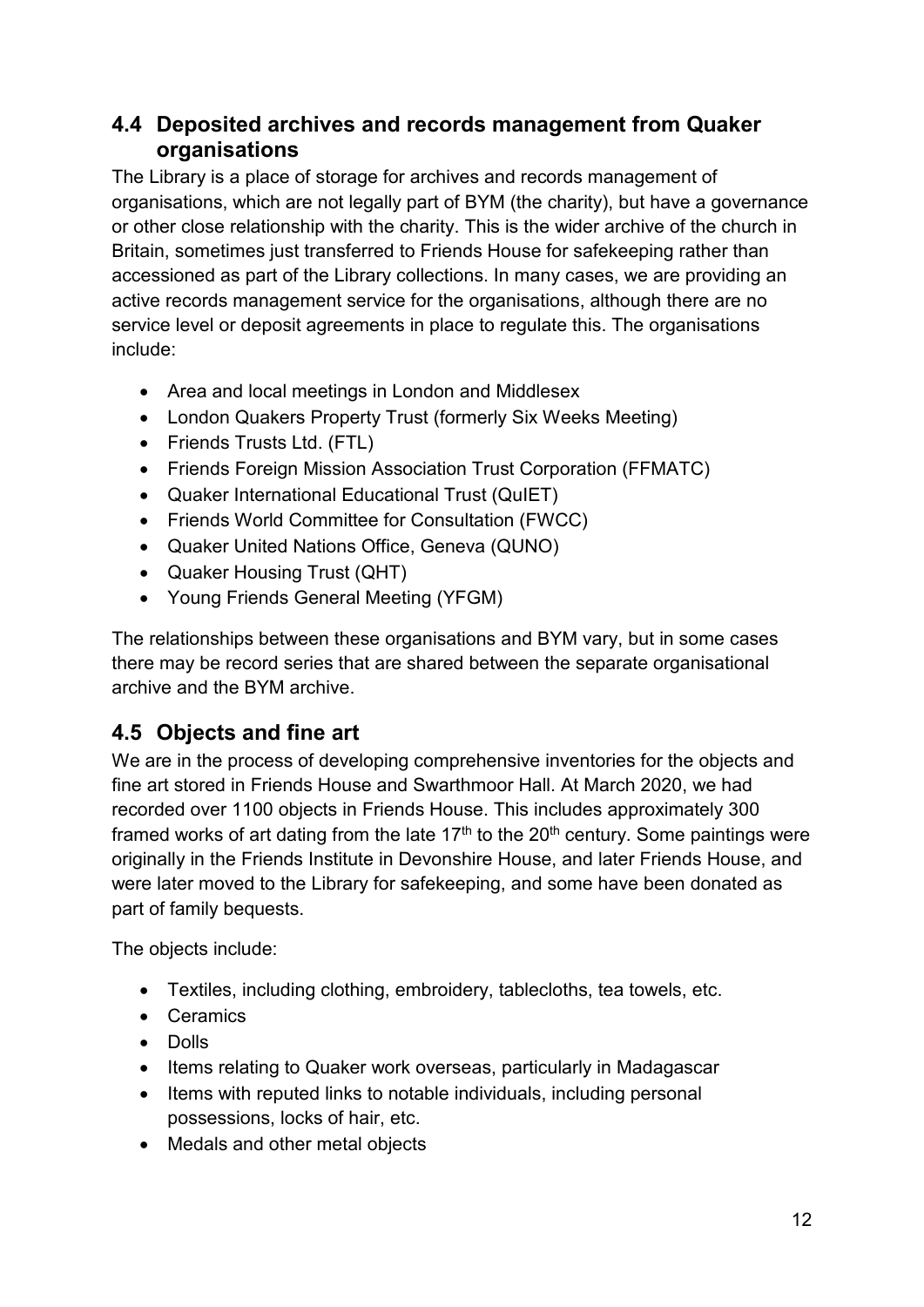We estimate that there may be around 400 items at Swarthmoor Hall, largely comprising furniture purchased or donated to dress the Hall in a period style, but without a specific Quaker connection. There is a small number of objects with a reputed link to early Quakers such as George Fox or Margaret Fell.

# <span id="page-12-0"></span>**5 Our collections development approach and priorities**

Our collections development approach is outlined below and comprises:

- An outline of what we will actively collect
- Criteria to guide our decision-making when we are offered new items for the collections
- An outline of how we might address legacy issues, and undertake review and appraisal work, in relation to the deposited records of Quaker organisations, the current library and archive collections, and the objects and fine art in both Friends House and Swarthmoor Hall.

We will take a selective and prioritised approach to new collecting, in line with the remit agreed by BYM Trustees. Between 2021 and 2023, we will review our existing collections against that remit, and balance new collecting with work to address the substantial legacy issues, including material awaiting appraisal and gaps in documentation.

Our focus will be on improving the accessibility of the collections we currently hold, and active collecting where necessary to support the Trustees' priorities, our core collections and current user needs.

### <span id="page-12-1"></span>**5.1 Core library and archive collections**

We are no longer actively developing our historic core collections, and do not expect to add much to them in the future. We are occasionally offered extra copies of rare books and tracts, but we will only accept additional copies of items we already hold if they are in some way unique or distinctive. This may be in relation to provenance or annotations, although we would not accept duplicate copies based on provenance alone. We do not expect to undertake any deaccessioning from our core collections.

### <span id="page-12-2"></span>**5.2 Active collecting**

We will take a proactive approach to the continuing preservation of the BYM archive, through our records management system. This will increasingly focus on managing born-digital material, but in the short-term we will also need to address the legacy issues of paper records awaiting appraisal and transfer to the archive.

We will actively collect new published material to keep our current library collection up to date as follows:

- New publications drawing on research using our collections
- Works by Quakers on Quaker topics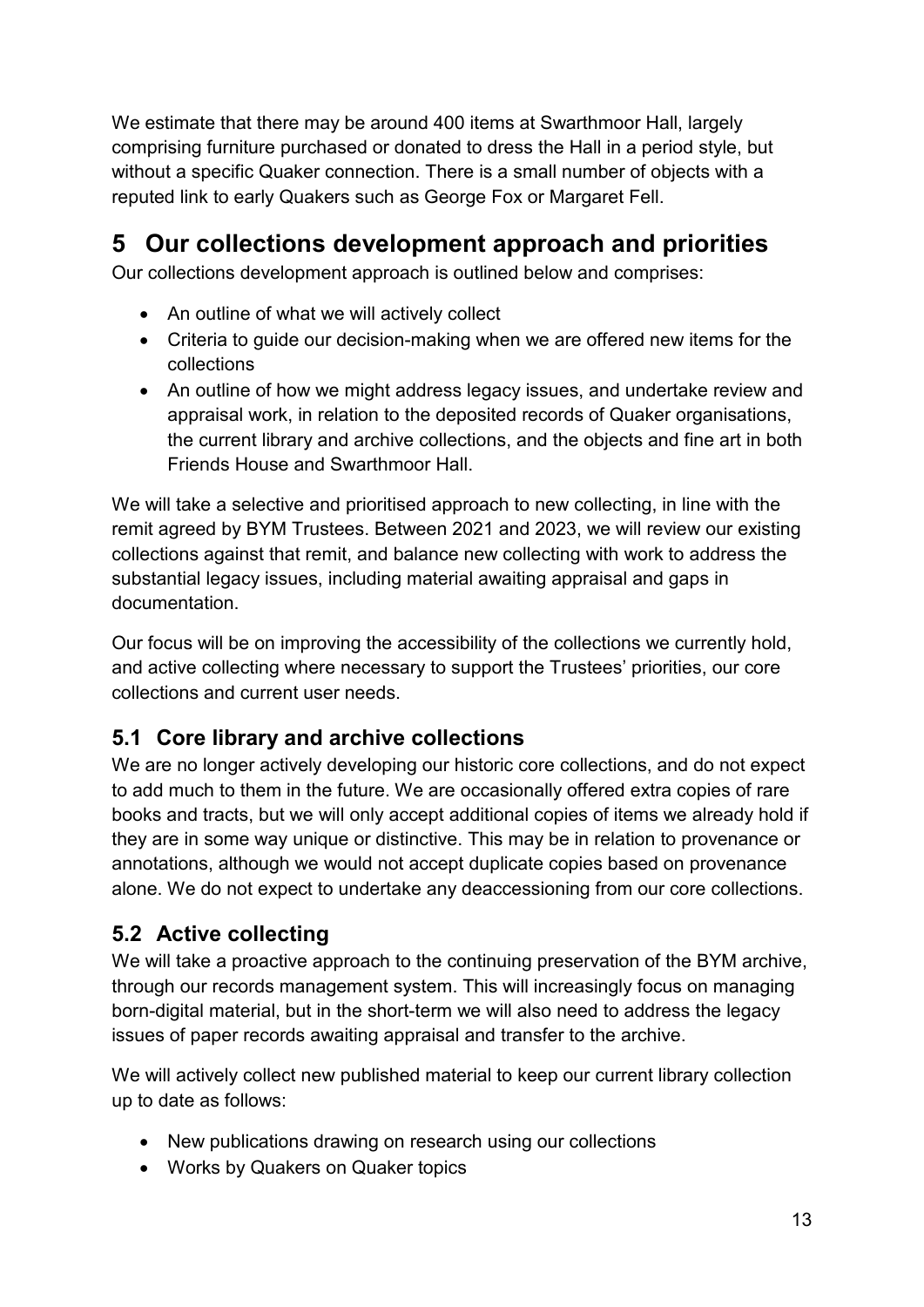- New biographies of Quakers or works relating to some aspect of Quaker history or Quaker studies
- Quaker journals, from the UK and around the world

We will actively collect publications produced by Quaker organisations operating at a national or international level, both in Britain and around the world, where they relate to Britain Yearly Meeting concerns. These organisations might include the Northern Friends Peace Board, Quaker United Nations Office (QUNO) in Geneva and Quaker Council on European Affairs.

### <span id="page-13-0"></span>**5.3 Passive collecting**

### <span id="page-13-1"></span>**5.3.1 Archives**

We will continue to receive accruals to the records of local and area Quaker meetings in London, when they are offered to us. We will review the current holdings and propose a new deposit agreement to ensure that our responsibilities are clear and we can allocate resources effectively.

We may collect archive material offered to us by individuals or organisations, relating to Quakers and Quaker work. We will be selective in what we accept and we will take account of the collecting policies of other archive services. Where there is an overlap between our collecting remit and that of another organisation, we will advise the owner that there is an alternative service for the material and proceed through discussion with them and the other service(s).

#### 5.3.1.1 Criteria for collecting

When considering offers of archive material, we will prioritise material which demonstrates a national focus and has evidential value relating to work to support the church in Britain. This may be through the scope of an individual's witness or action, or through their connection to an aspect of national Quaker work, whether led by BYM or another Quaker organisation in Britain.

Where material has a specific local focus, we will usually suggest that it should be offered to the relevant local archive service. This includes material which is predominantly about personal or family history, which is a collection strength in local archive services.

We will accept personal papers of people who served with the Friends Ambulance Unit (FAU), as long as the papers relate directly to their work with the FAU. The FAU was a Quaker organisation, which provided an opportunity for people both inside and outside the church to claim conscientious objection, and it is a particular strength across our collections. There is also some value in holding those papers alongside the main archive of the organisation. Nevertheless, we will assess all offers on a case-by-case basis, and, as with other personal papers, we will take account of the collecting policies of other archive services.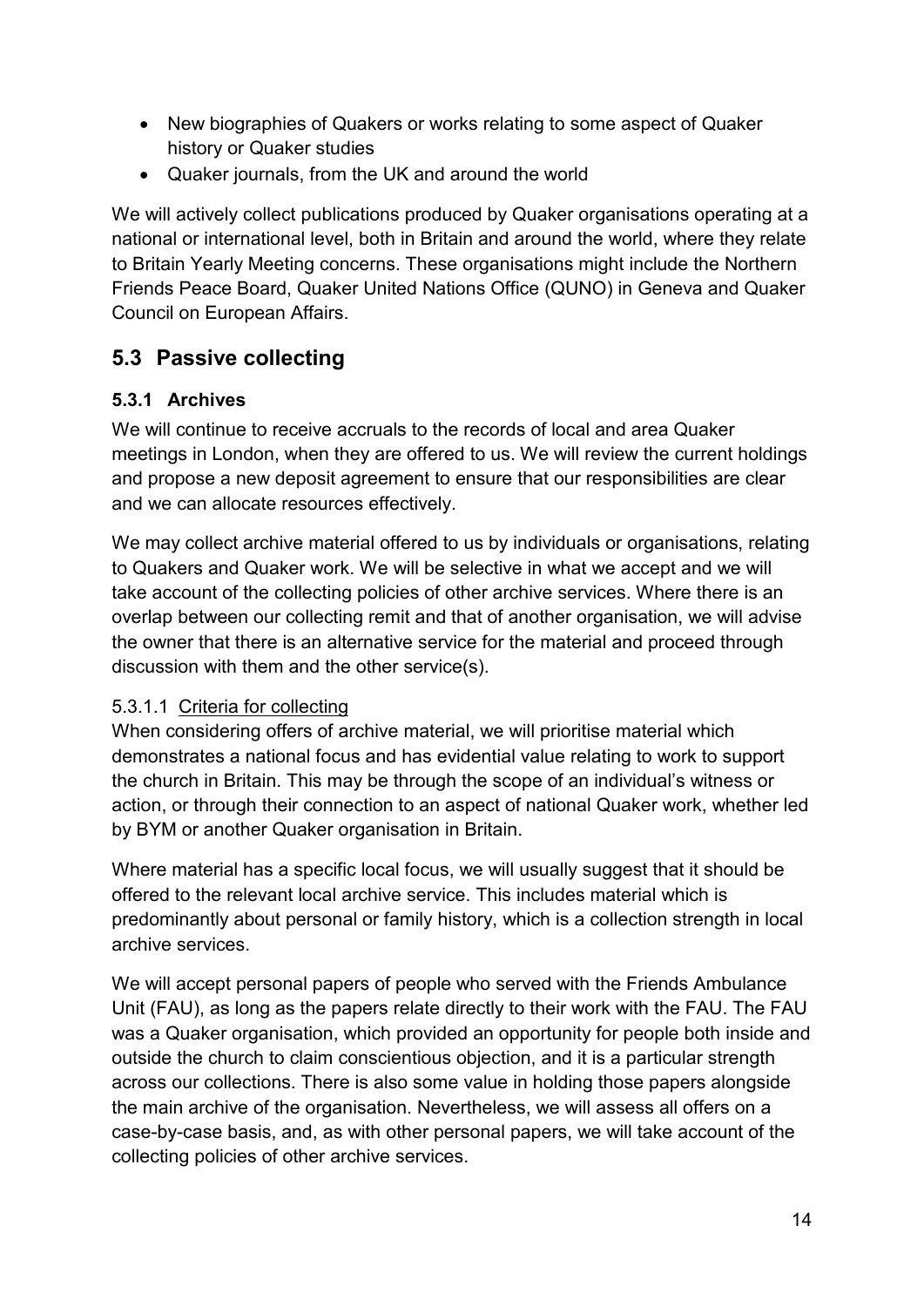### <span id="page-14-0"></span>**5.3.2 Printed material**

We may collect theses and dissertations researched using our collections, and selfpublished books and pamphlets, when they are offered to us by the authors. In line with the remit set by BYM Trustees, we will prioritise items which may not be collected by other libraries or which we feel are our particular responsibility to collect.

### <span id="page-14-1"></span>**5.4 Reviews and appraisal**

One of our priorities in 2022 and 2023 will be to address legacy issues of material awaiting appraisal, and to review our existing collections. The aim of this is to improve our understanding of the collections and how well they meet our purpose, remit, and user needs, and to ensure that they are fully documented. The review will therefore support our cataloguing and collections care work, as part of a coordinated approach to collections management. The review and appraisal processes may result in disposal or deaccessioning of some items in the collections.

### <span id="page-14-2"></span>**5.4.1 Archives and records management of British Quaker organisations**

We will review the records we already hold for other Quaker organisations, which have a national focus or a governance relationship with Britain Yearly Meeting (the charity or the church). This includes the records we hold on loan, or where we may be providing a records management service, and those which have been donated to us.

We will assess the situation with regard to ownership, the relationship between Britain Yearly Meeting and the organisation, and the work required to deal with the appraisal and cataloguing backlog. We will make recommendations to BYM Trustees and the relevant organisations in each case, about

- Addressing legacy issues with the existing records
- Managing accruals to the collections in future, including appropriate infrastructure and procedures required for managing the ingest and continuity of digital material.

#### <span id="page-14-3"></span>**5.4.2 Current library and archive collections**

#### 5.4.2.1 Published works (monographs and journals)

We will review the monographs and journals in our current collections. This may result in the identification of items that constitute part of our unique and distinctive collections, and the definition of our core collections may expand as a consequence. This review may also result in some disposal or deaccessioning. Possible criteria for deaccessioning of post-1850 published material include:

• Reference books which have been superseded, or which are widely available, either in other libraries or online, where we judge they may be of limited value alongside our core collections.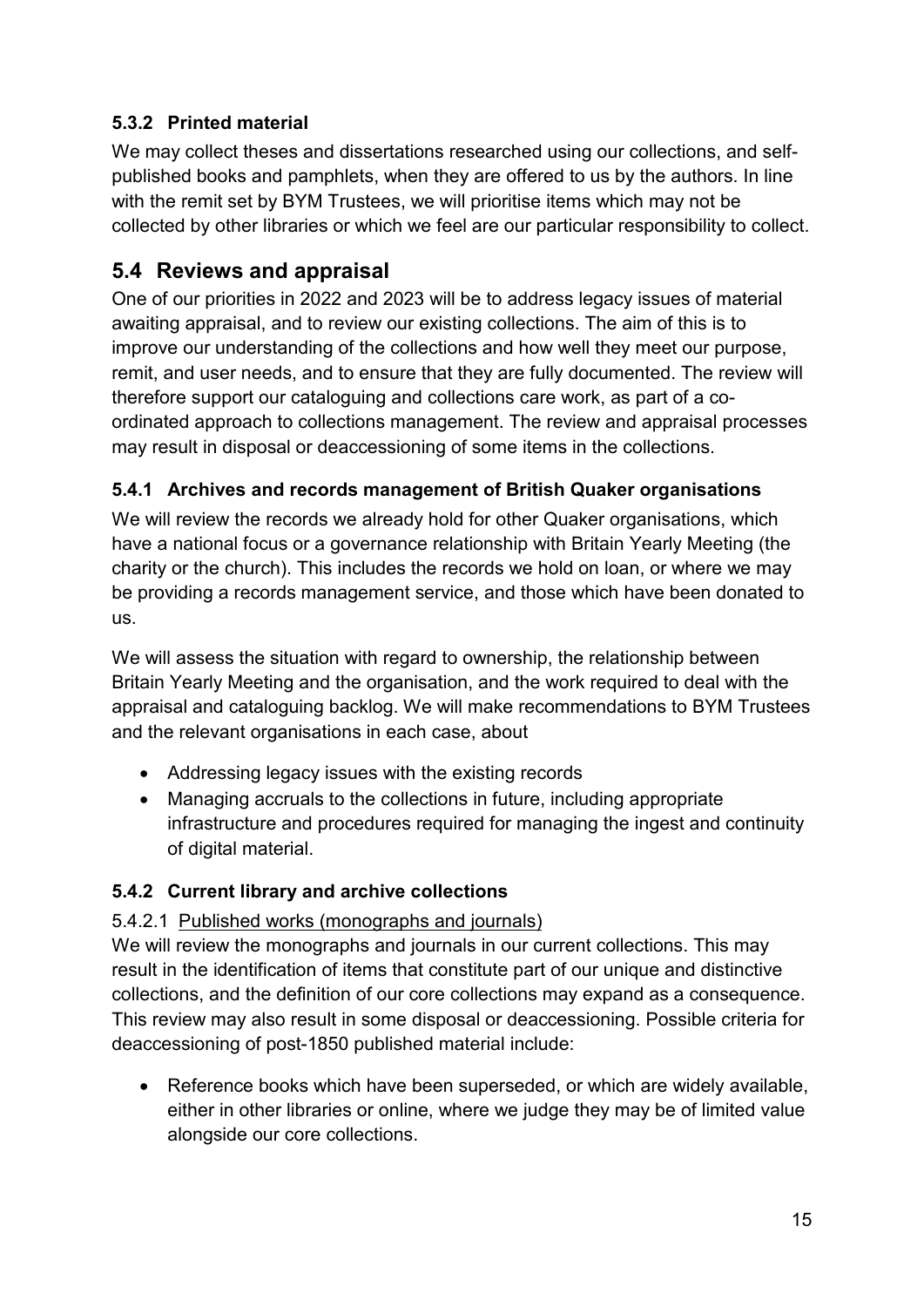- Duplicate copies with no distinguishing annotations or provenance. We will not expect to hold more than two copies of each edition of a work in future, and in most cases one copy will be sufficient.
- Books on non-Quaker subjects, including both fiction and non-fiction works by Quaker authors
- Biographies which have been superseded or are widely available elsewhere.
- Journals which are now available online, or are widely available in other libraries

### 5.4.2.2 Quaker printed material

We will review our collecting of printed material produced by other yearly meetings, such as books of discipline or yearly meeting proceedings. This will include an assessment of the holdings in other Quaker libraries, particularly in Ireland and the USA.

We will also review our holdings of printed material produced by local and area meetings in Britain, including meeting newsletters and printed lists of members. The archives of meetings outside London are held in local archive services, so it may be more appropriate in future to advise meetings to preserve these items amongst their meeting archives than for us to retain copies centrally.

Through these reviews, we will seek to establish, in line with our priorities, whether we should continue to collect this material, and how long we should retain it for, depending on its preservation and availability elsewhere. This may result in the identification of items that constitute part of our unique and distinctive collections. It may also result in disposal or deaccessioning, or in a decision only to retain some material for short-term reference purposes, rather than long-term preservation.

#### 5.4.2.3 Archives

We will undertake review and appraisal of the archive material we hold, beyond the core manuscript collections, in relation to our current collecting remit. This will include both material which has been catalogued to some extent, and entirely uncatalogued material, some of which was not appraised on receipt.

The aim of this appraisal process is to ensure that we are retaining unique material with evidential value in its appropriate archival context, which aligns with our organisational priorities. We will also review ownership and copyright issues. Some archive material previously appraised and accessioned may no longer fit within our collecting remit, and we may undertake some deaccessioning as a result.

Possible criteria for disposal of material following appraisal, or for deaccessioning material, may include:

• Ephemera with no evidential value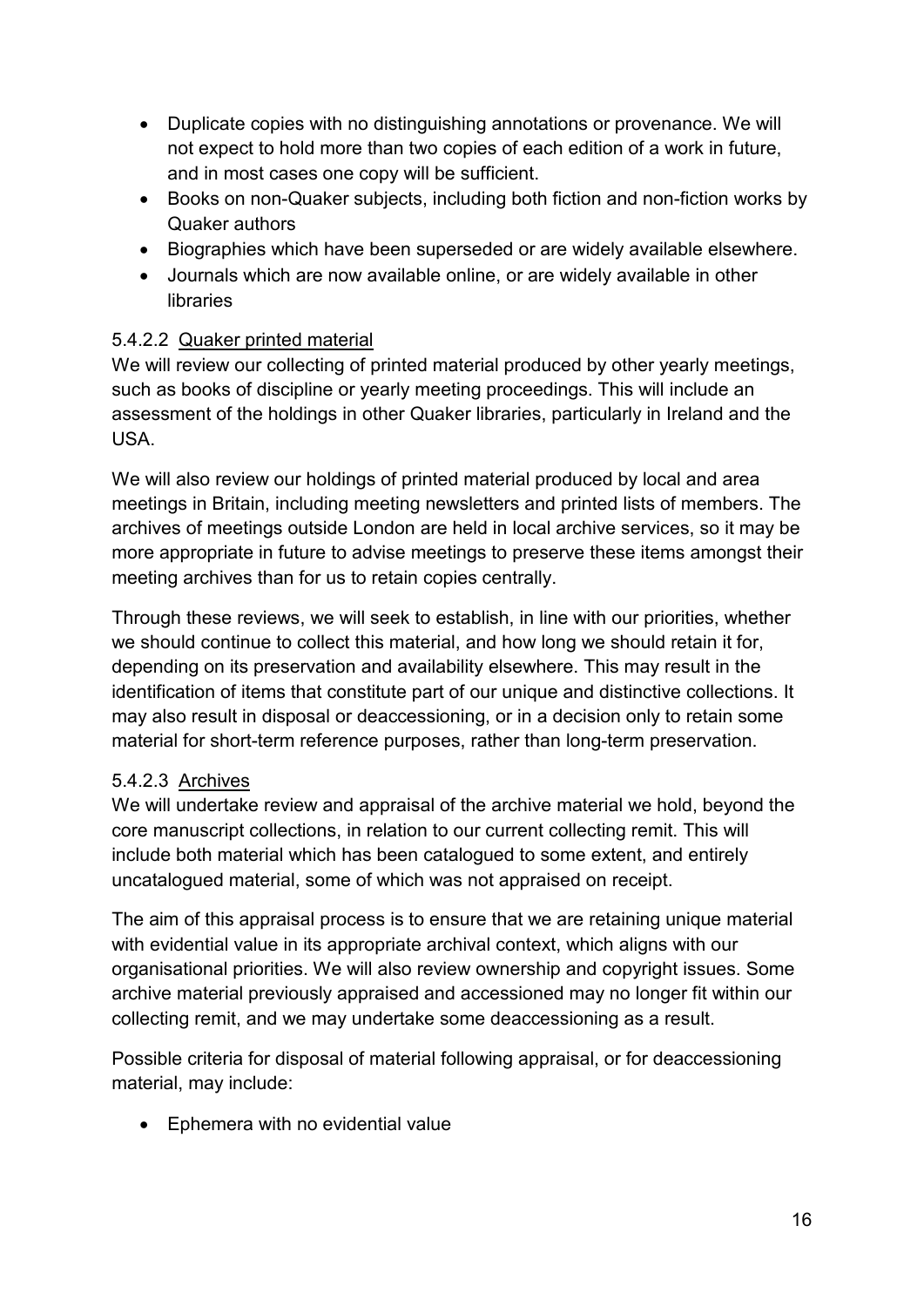- Photocopies or transcripts of material which is publicly accessible elsewhere, or which remained in private hands (we may retain references to material in private hands, or retain material for staff reference)
- Drafts of works which were later published
- Research notes and unpublished drafts. We will assess these on a case-bycase basis in relation to whether we feel we are in a position to make them fully available, whether they have sufficient evidential value, and significance within the context of the overall collections, including connections to published works
- Material which is duplicated elsewhere in the collections (e.g. personal copies of minutes where we also hold the official copy)
- Duplicates of published items already held in the library collection

#### 5.4.2.4 Archives on loan

We will undertake a review of personal and family collections on loan. We will propose action on a case-by-case basis, and some options for this may include:

- If we identify that the collection fits within the collecting policy of another archive service, we may propose to transfer the collection to that service
- If we judge that the collection fits within our current collecting policy, we will seek to agree a new deposit agreement with the owners to ensure that our responsibilities are clear and we can allocate resources appropriately.

#### 5.4.2.5 Graphic and visual material

We will review the photographs, prints, and other similar visual material we hold, and we may dispose of some items as a result. Criteria for disposal may include:

- Physical copies of photographs made by us in the past, before the availability of digital photography. This includes slides in various formats, including glass plate negatives and 35mm slides. If the copy was made from an original that we also hold, or which is held in another publicly-accessible collection, we will dispose of the copy. If the copy was made from an original which was retained in private hands, we will make an assessment of the copyright situation and we may retain the copy for staff reference, but not as part of the collections.
- Published photographs cut out of books or other published material, which we hold copies of in our collections or which are widely available elsewhere (we may record references to items or retain selected items for staff reference).

We will aim to establish the archival context for photographs, prints and other visual items previously removed from archive collections we hold.

This part of the collections is unlikely now to grow, although we may continue to acquire photographs, printed ephemera or works of art on paper where they form part of larger archive collections.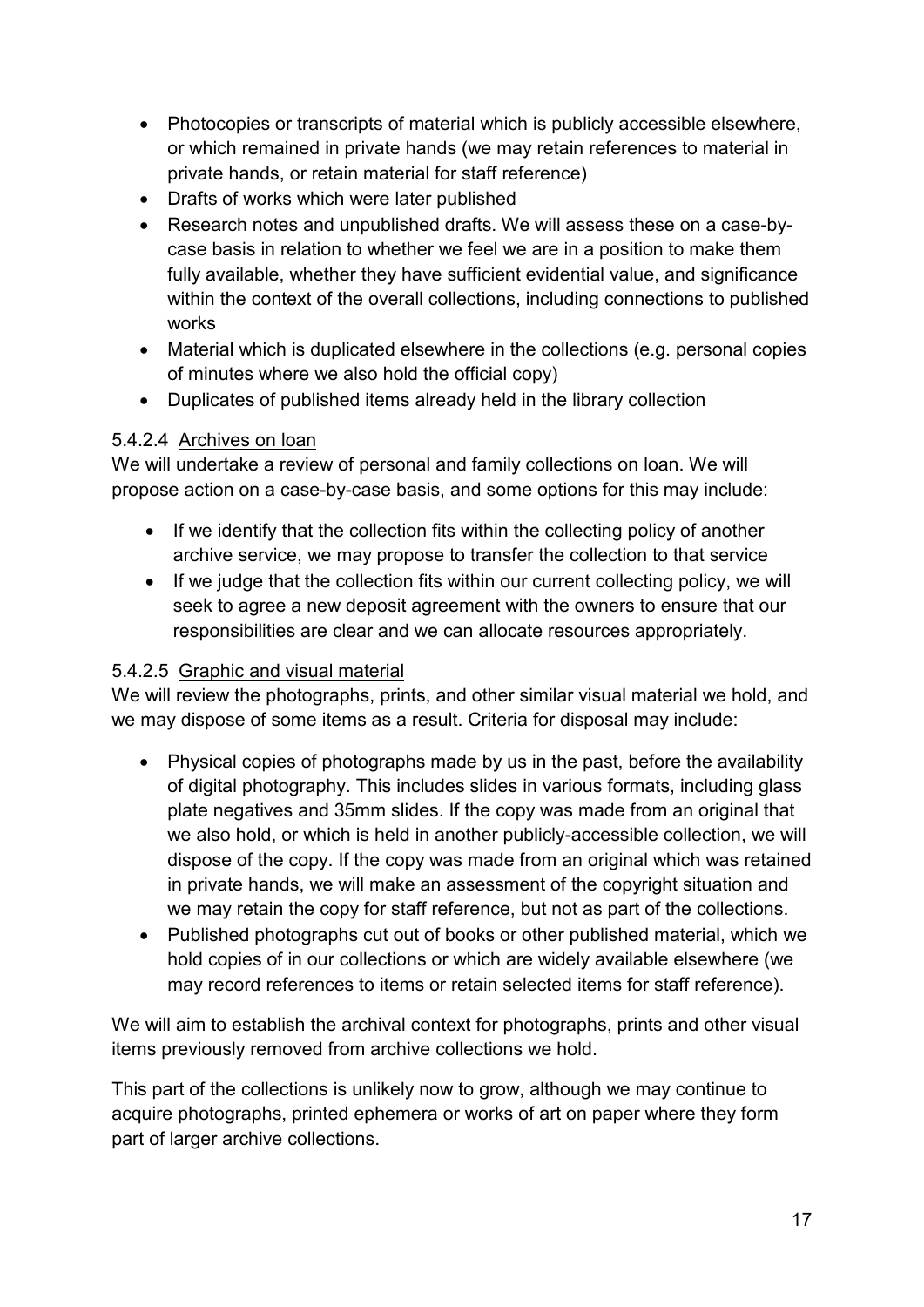#### <span id="page-17-0"></span>**5.4.3 Objects and fine art**

We will review our object and fine art collections, in both Friends House and Swarthmoor Hall, in relation to our current collecting remit, and to the development of new interpretation at Swarthmoor Hall.

We lack appropriate space in Friends House to store some larger items appropriately, especially framed oil paintings, and so the review will need to consider appropriate future collections management arrangements for our existing collections.

If we identify that we hold items, which we cannot appropriately store or make accessible, we will explore a range of options, including:

- Permanent transfer to a museum in the UK, where the objects fit within their collecting policy
- Long-term loans to museums in the UK, to fit within their engagement and display strategies
- Long-term off-site storage

## <span id="page-17-1"></span>**6 General principles and ethics**

In our implementation of this policy, we will be mindful of the context within which our collections have developed over the last 350 years, and of the needs of Quakers in Britain today. We will seek to build both ongoing engagement with stakeholders and monitoring of user needs, to inform our actions in relation to collections development.

Our priority is to ensure the accessibility of collections relating to Quaker faith and experience, in the most appropriate context, and in the most sustainable way. This will involve sometimes finding a balance between retaining collections in our custody, and ensuring that they reach the widest possible audience.

We recognise our responsibility to work within relevant professional standards and codes of ethics, including:

- Archives and Records Association (UK and Ireland) code of ethics
- Museums Association code of ethics
- Chartered Institute of Library and Information Professionals (CILIP) code of ethics
- Spectrum, the UK standard for Museums (managed by the Collections Trust)
- Standards and guidance from Arts Council England and The National Archives
- Standards and guidance from the International Council on Archives (ICA)

We will undertake due diligence before acquiring new items for the collections, and ensure that we have reason to believe that we are able to acquire legal title to them. We will not collect material where we cannot establish appropriate provenance or proof of legal title. If we are offered material by an intermediary, we will seek to establish contact with the owners of the material before accepting it.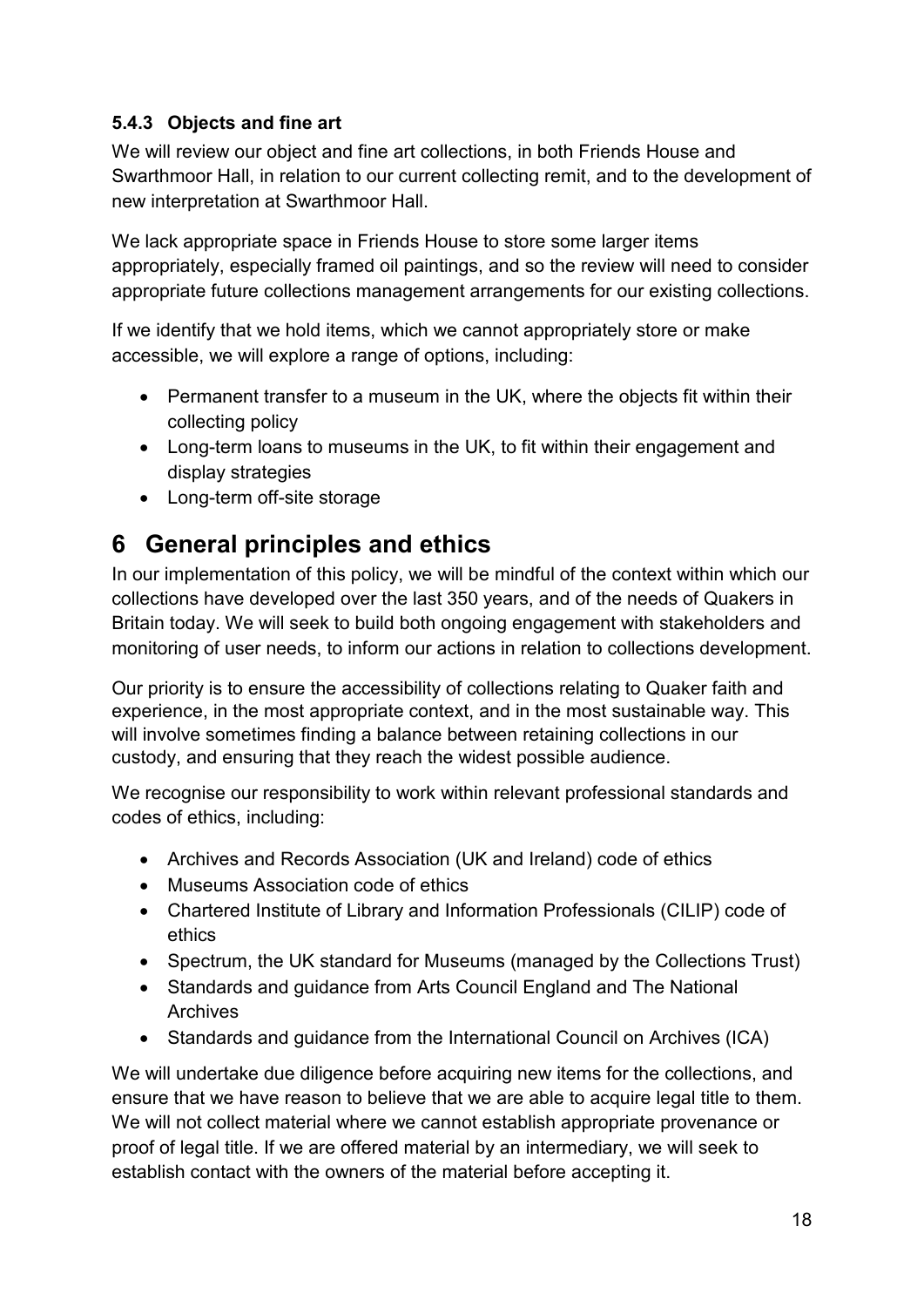We will seek to comply with all relevant legal requirements in relation to acquisition of, and illicit trade in, cultural property.

We will not collect material if we judge that we do not have appropriate facilities and resources for storage, cataloguing and access. We currently lack appropriate infrastructure for managing born-digital archives or digital publications, and this is an area for future development.

We have a standard 50-year closure in place for archives, and any archives we acquire which are under 50 years old will be subject to this, unless otherwise agreed with the donor. We will comply with the Data Protection Act 2018 and archives may be closed for longer than 50 years if required under that legislation.

We may agree specific arrangements with donors of archives in relation to copyright and publication rights, although we will usually seek to acquire the copyright to items we acquire. We will not accept items with conditions attached that restrict our ability to manage them appropriately.

## <span id="page-18-0"></span>**7 Engagement with users and stakeholders**

We will seek to monitor the needs of relevant stakeholders on an ongoing basis, and to consider them when implementing and reviewing this policy.

When we consider deaccessioning material from archive collections, we will take into account whether it has previously been available for research.

Quakers in Britain form one of the major stakeholders for these collections, and library and archive staff will work with colleagues in BYM and Woodbrooke, in particular, to ensure that we are making appropriate decisions in relation to meeting the needs of Quakers and Quaker communities.

## <span id="page-18-1"></span>**8 Engagement and collaboration with other collections**

We will monitor our collecting remit and priorities in relation to other organisations with related or overlapping collections. We will seek to work collaboratively with them to find the most appropriate place for Quaker collections to be held, and the most appropriate way to make them accessible. These include:

- Quaker collections in the USA and Ireland
- The Quaker Tapestry Museum, Kendal
- The library at the Woodbrooke Quaker Study Centre in Birmingham
- The Peace Museum, Bradford
- Faith Museum, Bishop Auckland (currently in development)
- Ironbridge Gorge Museums
- Brotherton Library, University of Leeds
- Borthwick Institute, University of York

When acquiring new items for our collections we will take account of the collecting policies of local authority archive services, in relation to archives of individuals,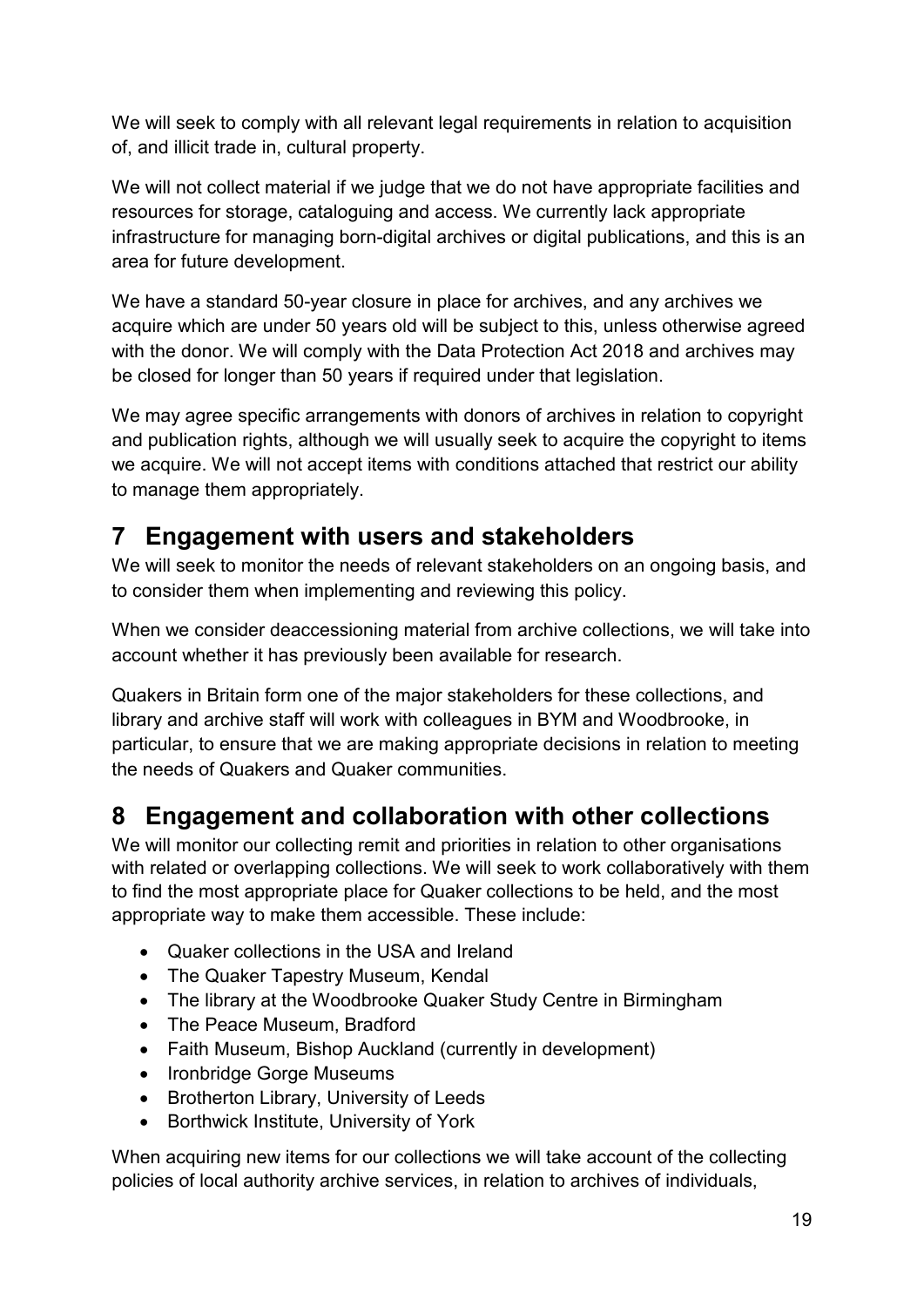families or organisations with a specific local, rather than a national focus. We will also take account of specialist archive services with collection strengths in subject areas relevant to Quaker work, including peace and disarmament.

# <span id="page-19-0"></span>**9 What we will not collect**

## <span id="page-19-1"></span>**9.1 Archives**

We will not usually accept personal archive material which does not relate directly to Quaker work or witness in Britain. We will also not collect digital copies, photocopies or transcripts of archive material where the originals remain in private hands. Some specific exclusions from what we will collect include:

- Archives of individuals who were not Quakers, with the exception of personal papers relating to service with the Friends Ambulance Unit in World War I or World War II.
- Archives of non-Quaker organisations which work with Quakers or undertake related work on a concern of Quakers in Britain, such as peace campaigning or climate justice
- Archives of Quaker communities outside Britain
- Archives of local and area meetings in Britain outside London, which are deposited in local and university archive services

### <span id="page-19-2"></span>**9.2 Printed materials**

We will not usually collect printed and published items in the following categories:

- Books by Quaker authors on non-Quaker subjects, including both fiction and non-fiction
- Unpublished printed material, unless as part of a wider archive collection
- One-off articles or chapters on Quaker topics, from journals or books not in our collections, except where they are the result of significant research using our collections
- Printed ephemera or grey literature, which we judge has little evidential value
- Material which is substantially of local interest within Britain, and is (or could be) held in local services alongside, or within, the relevant meeting records

## <span id="page-19-3"></span>**9.3 Objects and fine art**

We do not expect to collect any additional objects or fine art in the next two years, in either Friends House or Swarthmoor Hall. This is subject to our review of our existing collections, and development of a sustainable approach to their management and storage in future, as well as the options for access and engagement. When the collections review is complete, we will assess whether future collecting in particular areas will be appropriate, based on analysis of our current collection strengths, and resources for storage and access.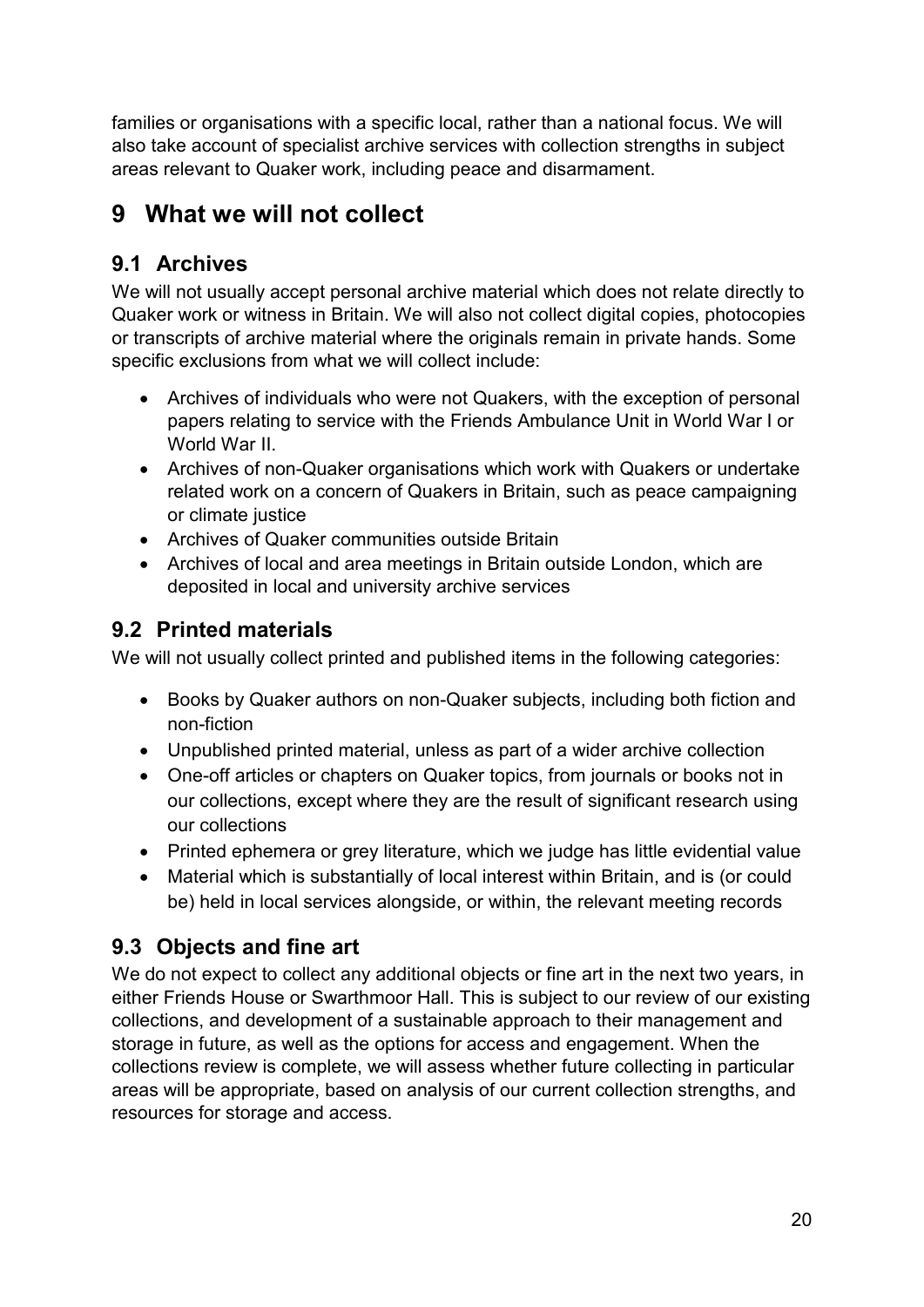## <span id="page-20-0"></span>**10 Disposals and deaccessioning**

### <span id="page-20-1"></span>**10.1General principles**

One of our key legacy issues is that we currently lack growth space for new collecting. Nevertheless, we will not undertake disposal solely due to lack of space, or for financial motivation. We will dispose of or deaccession material in accordance with this policy, in relation to our purpose and remit, as set out in section 1.2. Appraisal and collections reviews will be undertaken by the professional staff responsible for the day-to-day management of the collections.

We will undertake disposal and deaccessioning in accordance with relevant good practice as set out in:

- Deaccessioning and disposal: guidance for archive services, The National Archives, 2015
- Disposals toolkit: guidelines for museums, The Museums Association
- Disposals policy for rare books and manuscripts, CILIP Rare Books and Special Collections Group, 2015

We will ensure, before disposing of any material, that we can demonstrate that we have the right to do so, either through owning the legal title to it, or having obtained appropriate permission in writing from the owner.

Archival appraisal is a routine activity and involves reviewing the contents of an archive prior to cataloguing, in order to select material for long-term preservation, and to weed out non-archival material, such as ephemera, duplicates and other material with no unique evidential or informational value.

We will do this on receipt of a collection, or retrospectively, if there is no obvious evidence of appraisal having taken place when the archive was originally received. We will dispose of non-archival material weeded out of archives as part of this process, and this process will be documented appropriately during cataloguing. When we are acquiring new archives in line with this policy, we will state our intention to undertake appraisal in our accession documentation so that donors are aware of it and can opt for material to be returned to them if they wish.

## <span id="page-20-2"></span>**10.2Decision-making for disposals and deaccessioning**

The formal approval of BYM Trustees will be required for deaccessioning of material that would fall within the parameters of the guidance documents listed in section 10.1 above. Appropriate consultation must be undertaken and legal advice may be required. The Communications Team in BYM should also be informed. This would include proposals to deaccession rare books or pamphlets (pre-1850), manuscripts, objects, fine art, or archives (following a process of re-appraisal).